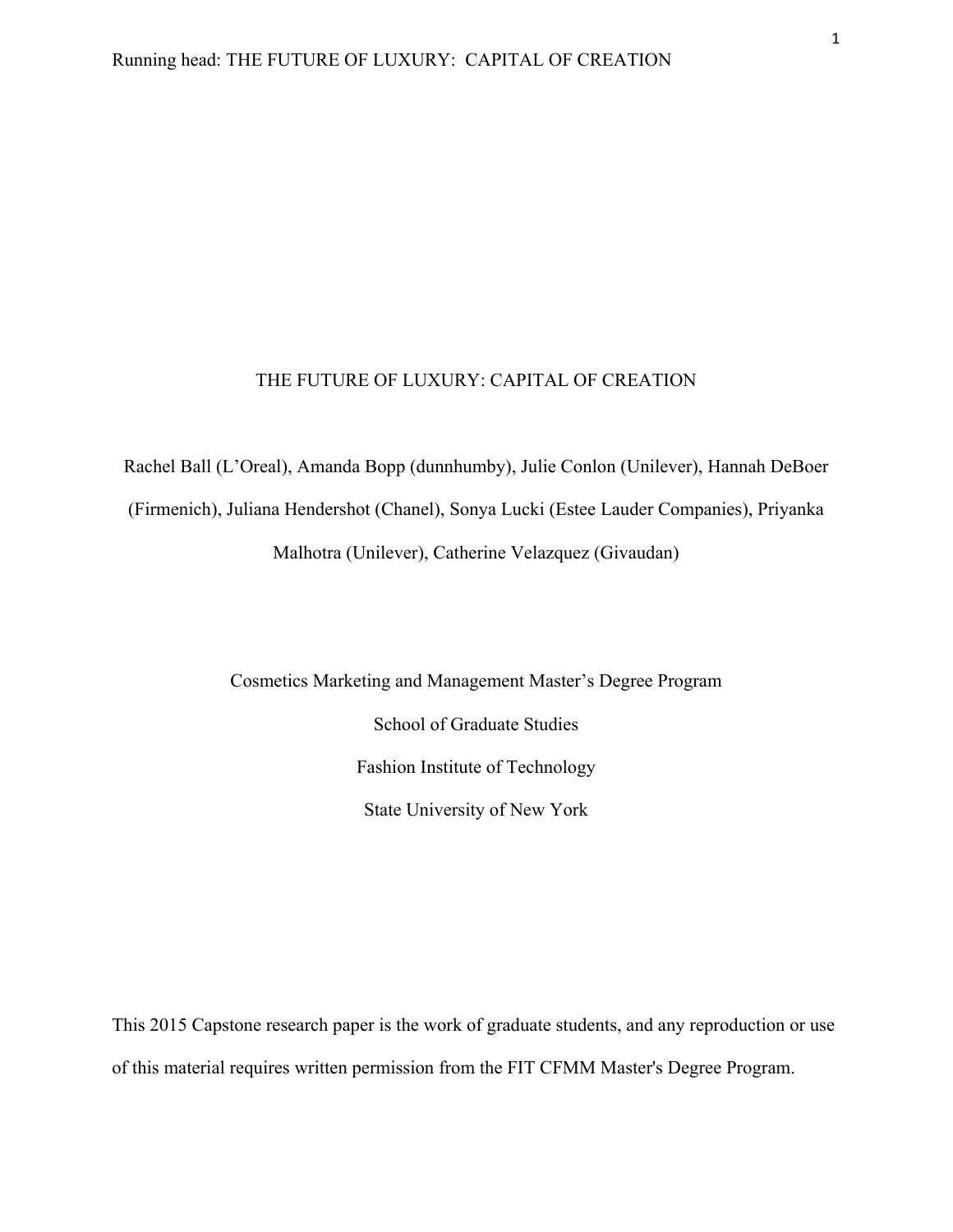# ABSTRACT

The future of the global luxury flagship is at a crossroads, facing significant challenges from all ends. With e-commerce growth significantly outpacing brick-and-mortar, millennial customers are spending a staggering number of hours on social media, all while preferring to spend money on experiences versus products — what will the role of brick-and-mortar be in a brands go-tomarket strategy. How will brands utilize this space and make it productive? Will it even be needed? According to Boston Consulting Group, in the past, 60% of luxury growth came from retail expansion while in the upcoming decade, it is predicted that only 35% of growth will come from retail expansion, leaving the remaining 65% to come from organic growth. The brick-andmortar store must therefore evolve its productivity and attractiveness to its customers. Our research has shown that not only will brick-and-mortar remain an integral part of a brand's retail strategy, but it will also be at the heart of the brand's relationship with the customer. By deconstructing today's retail framework into four timeless pillars—Assortment, Navigation, Service, and Product, and transforming them into Discovery, Journey, Relationship and Experience, we show how brands can reinstate the importance of the flagship, by creating the Capital of Creation.

*Keywords:* global luxury flagship, retail challenges, millennials, brick-and-mortar, and the capital of creation, retail framework, assortment, navigation, service, and product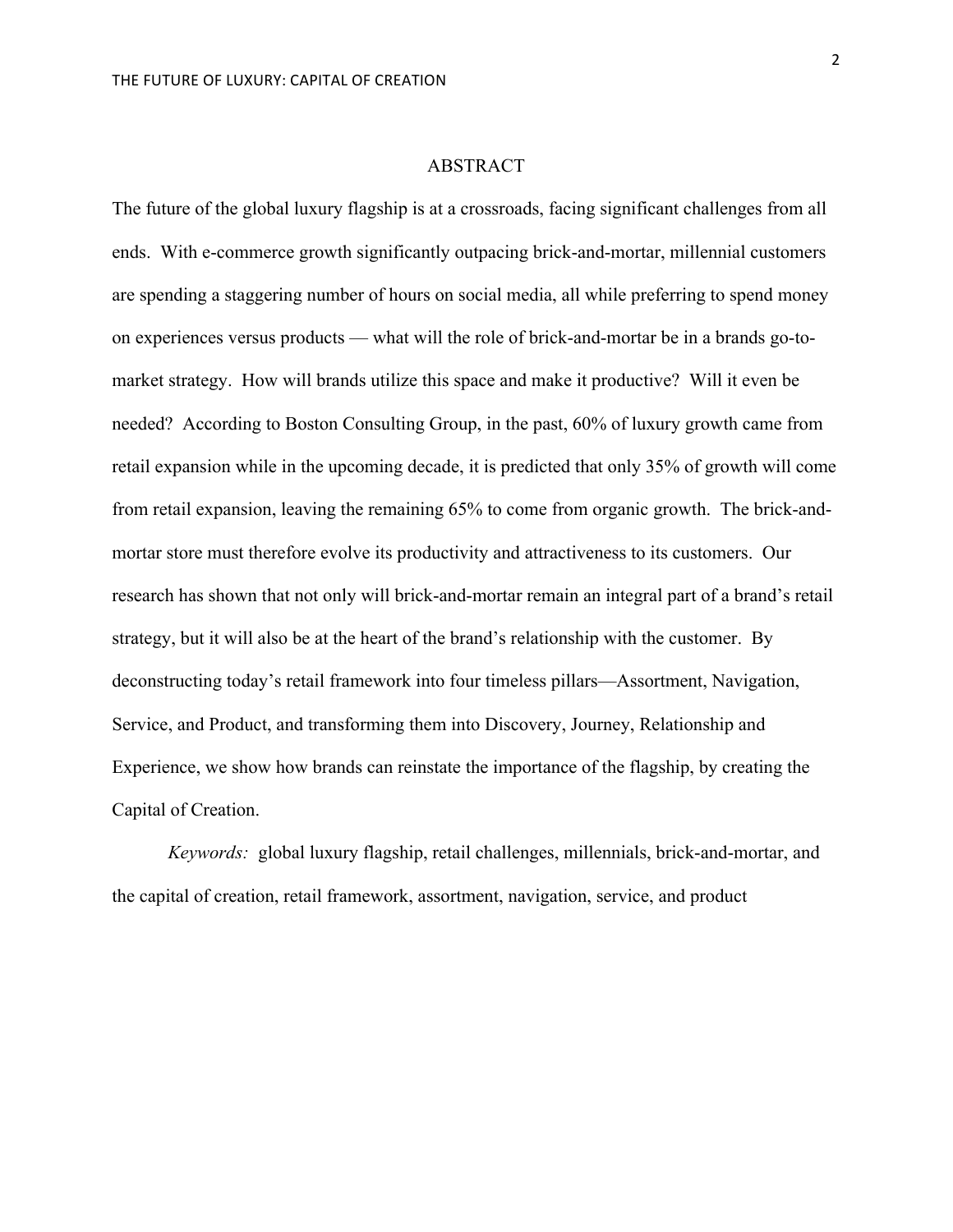## **The Future of Luxury Brick-and-Mortar**

# **Introduction**

Luxury brick-and-mortar retail is at a crossroads. Today, e-commerce is outpacing brickand-mortar 5 to 1 (International Council of Shopping Centers, 2015). Further, in the last decade, 60% of luxury retail growth was attributed to retail expansion. This rate of growth is not sustainable for the coming decade. Rather, the Boston Consulting Group (BCG) predicts that 65% of luxury retail growth will be organic, while 35% will come from retail expansion (Boston Consulting Group, 2014).

The role of brick-and-mortar must be reimagined; retailers must offer customers a new retail value proposition. To properly develop this value equation, retailers need to understand the customer's priorities and respond accordingly. In today's hyper connected world, customers have more distractions than ever. It's estimated that millennials spend 5.4 hours per day on social media (Taylor, 2014). Additionally, BCG reports that 72% of millennials say they would rather spend their money on experience versus product.

As such, retailers are faced with a new challenge. Today's customer is more distracted than ever before. Traditionally, retailers competed with one another for share of wallet. In the future, they will compete with one another for share of time. Therefore, in order to capture the time of the 21<sup>st</sup> century customer, the future will belong to the retailer that provides the customer with an in-store experience worthy of her time.

3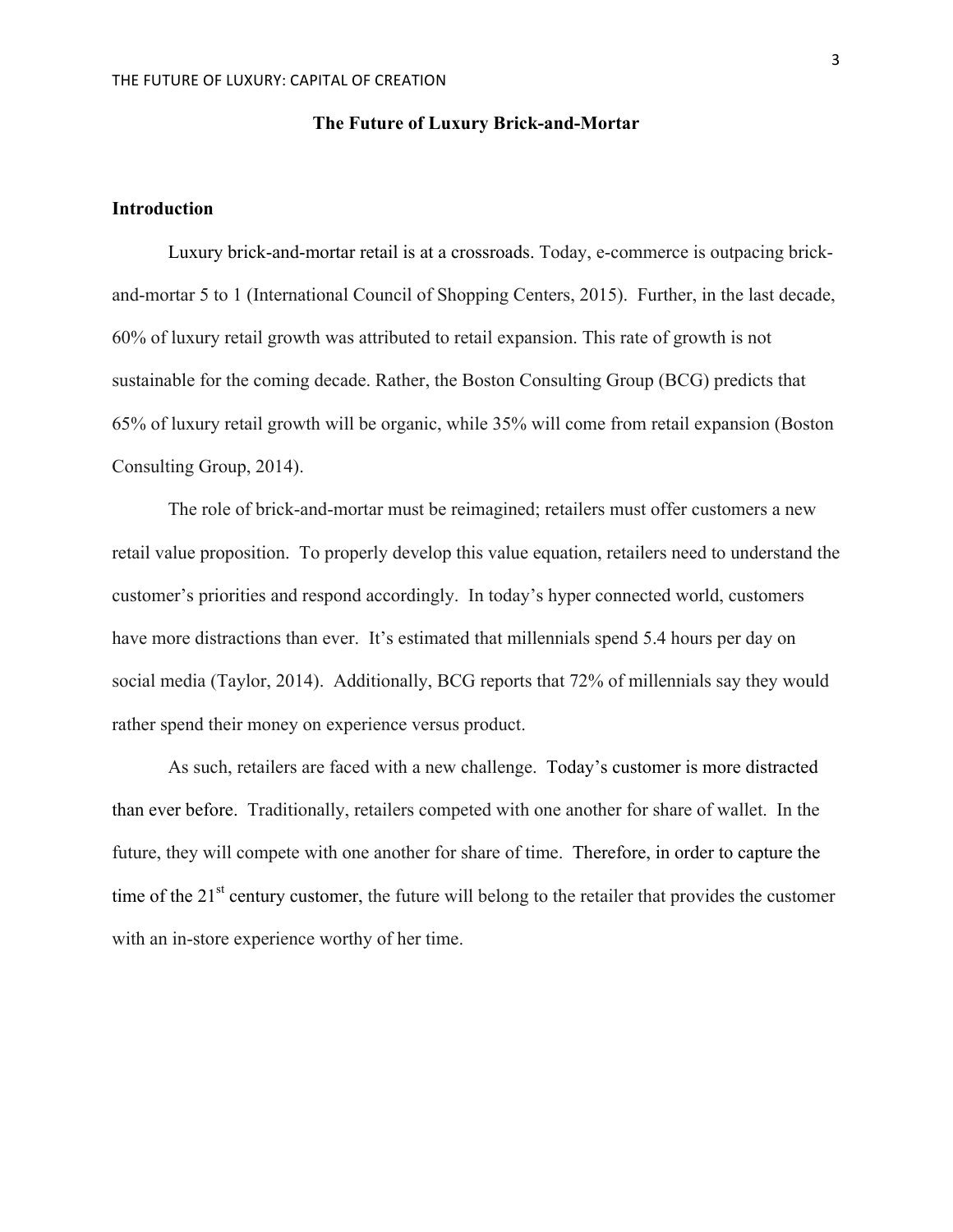## **Current Mega Trends**

Our research uncovered key mega trends that are impacting the current retail environment. In today's hyper-connected world, customers are increasingly digitally linked. It is expected that the number of smartphone users worldwide will surpass 2 billion in 2016, an estimated 12.6% increase from 2015 (emarketer.com, 2014). Between now and 2020, the digital universe will double every two years. In just five years, there will be 26 billion connected devices around the world (Link Labs, 2015). Not only do more people own smart phones, but also the amount of time spent on them is increasing due to social media channels and applications such as email, shopping, news, and games. Millennials today spend 5.4 hours per day on social media alone. It is clear that smart devices have quickly emerged as a priority, becoming a distraction for many customers.

The power of accessibility is adding another layer to the complex retail landscape. Customers have quicker and easier access to products, as well as more information about which items are available and how to choose between them. Customers are not only interested in having something new; they want it to arrive immediately. Smartphones and the Internet cater to this desire for instant gratification. The new retail experience must leverage smart phones to directly connect with their clients either from home or while in store. By providing a customized approach, retailers have a better chance to engage with the customer.

To further complicate the changing retail landscape, customers are no longer satisfied with only purchasing tangible items, they are looking for something more. According to an Eventbrite (2015) survey:

Unsurprisingly, more than 8 in 10 millennials (82%) participated in a variety of live experiences in the past year, ranging from parties, concerts, festivals, performing arts,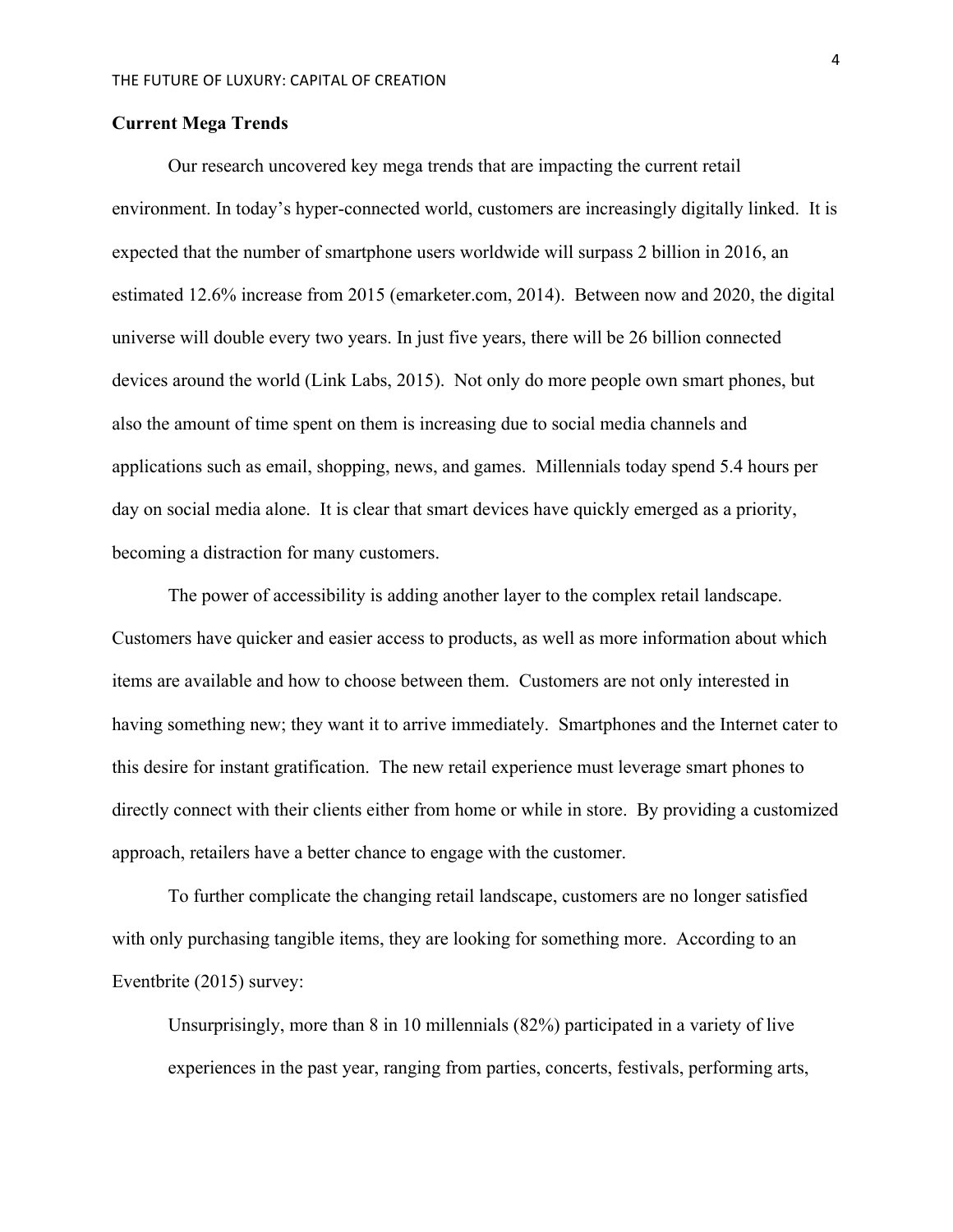and races and themed sports.But millennials just can't get enough. 72% say they'd like to increase their spending on experiences rather than physical things in the next year, pointing to a move away from materialism and a growing appetite for real-life experiences. (Eventbrite, 2015)

These findings indicate there are an increasing number of "things" competing for time in customers' lives than ever before. This is further confirmed in BCG's research. In an article for Luxury Daily, Tricia Carr (2013) states:

The growth of certain categories of luxury such as alcohol and food, and travel, hotels, and yachting signal that consumer values are transitioning from having to being, from extrinsic to intrinsic, and from conspicuous to meaningful. This new way of thinking or shopping brings the "having to being" frame of mind among consumers. (Carr, 2013) Luxury customers, specifically, are moving to a more introverted kind of consumption that involves family, friends, and living well. This shift is evident as experiential luxury is outpacing growth of personal luxury products. "Luxury as a lifestyle seems to be more important than luxury products on their own." (Dauriz & Tochtermann, 2013).

Experiential luxury now makes up almost 55% of total luxury spending worldwide and, year over year, has grown 50% faster than sales of luxury goods, according to BCG's 2014 Luxury Report (Boston Consulting Group, 2014). Even in China, where sales of personal luxury goods are growing 22% each year, experiential luxury sales are outpacing goods with 28% growth each year" (Wright, 2012). An important proposition to consider is the future of this customer. With customer interest shifting from purchasing physical items toward experiences, luxury brands and traditional brick-and-mortar stores need to change the way they are engaging with the customer. How do luxury brands create the same lure and experience that social media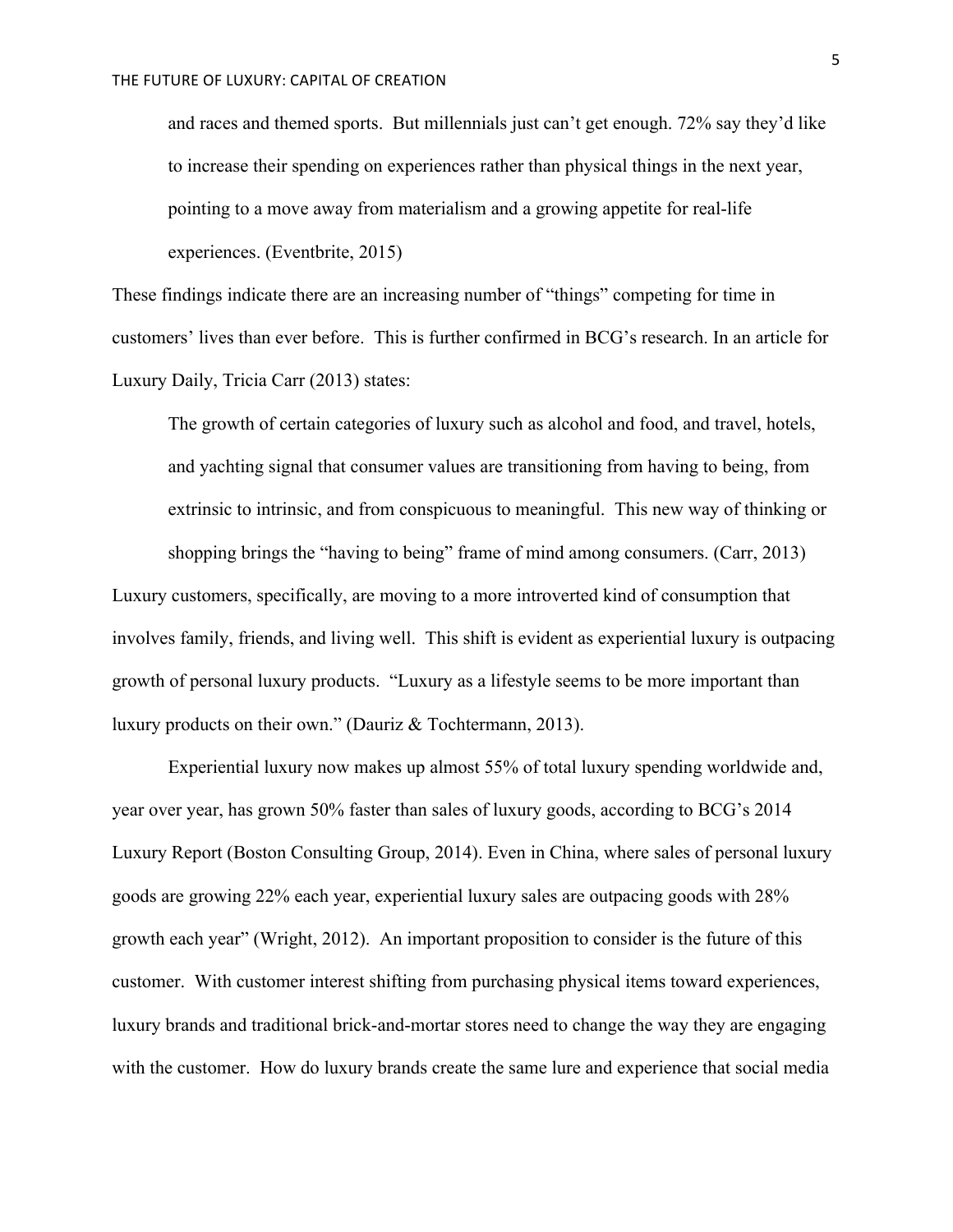offers, while providing the customer with a sense of being and ultimately making her feel luxurious? Furthermore, how do these luxury brands create a new measure for time and space that puts the customer's priorities front and center? In the past, luxury products were a representation of self-worth, a personal stamp evaluated by others, pushing brands and retailers to compete with one another for share of wallet. However, the future belongs to those who can blur the lines of product and experience and effectively win her share of time.

To address this, we have identified and re-imagined four timeless pillars that create a framework to analyze the retail experience—*Assortment, Service, Navigation* and *Product*. Assortment includes the traditional product assortment, merchandizing strategies, and pricing. Service includes the in-store as well as online experience, sales personnel, advisors, and postshop connectivity. Navigation goes beyond how customers walk through the store to also include their entire purchase cycle from online to offline. And lastly, Product, represents both the physical product and the customers' experience with it.

## **The Current Retail Landscape**

In 2013, 36%of luxury sales in the U.S. came from department stores, 46% from freestanding stores, and 18% from e-commerce (Boston Consulting Group, 2014). Across brickand-mortar channels, store traffic is down 8.2% and transactions down 10% in the first quarter of 2014 (Berthiaume, 2014). In response to the decline in traffic, luxury retailers need to be creative to attract the attention of the customer. Examples of retailer ingenuity are found across the globe. In North America, Nordstrom initiated monthly shop-in-shops, called "Pop-In  $\omega$ Nordstrom." These shops brought new designers to the Nordstrom customer, a way to deconstruct the space of luxury (Sullivan, 2014). In the U.K., Selfridges blended the traditional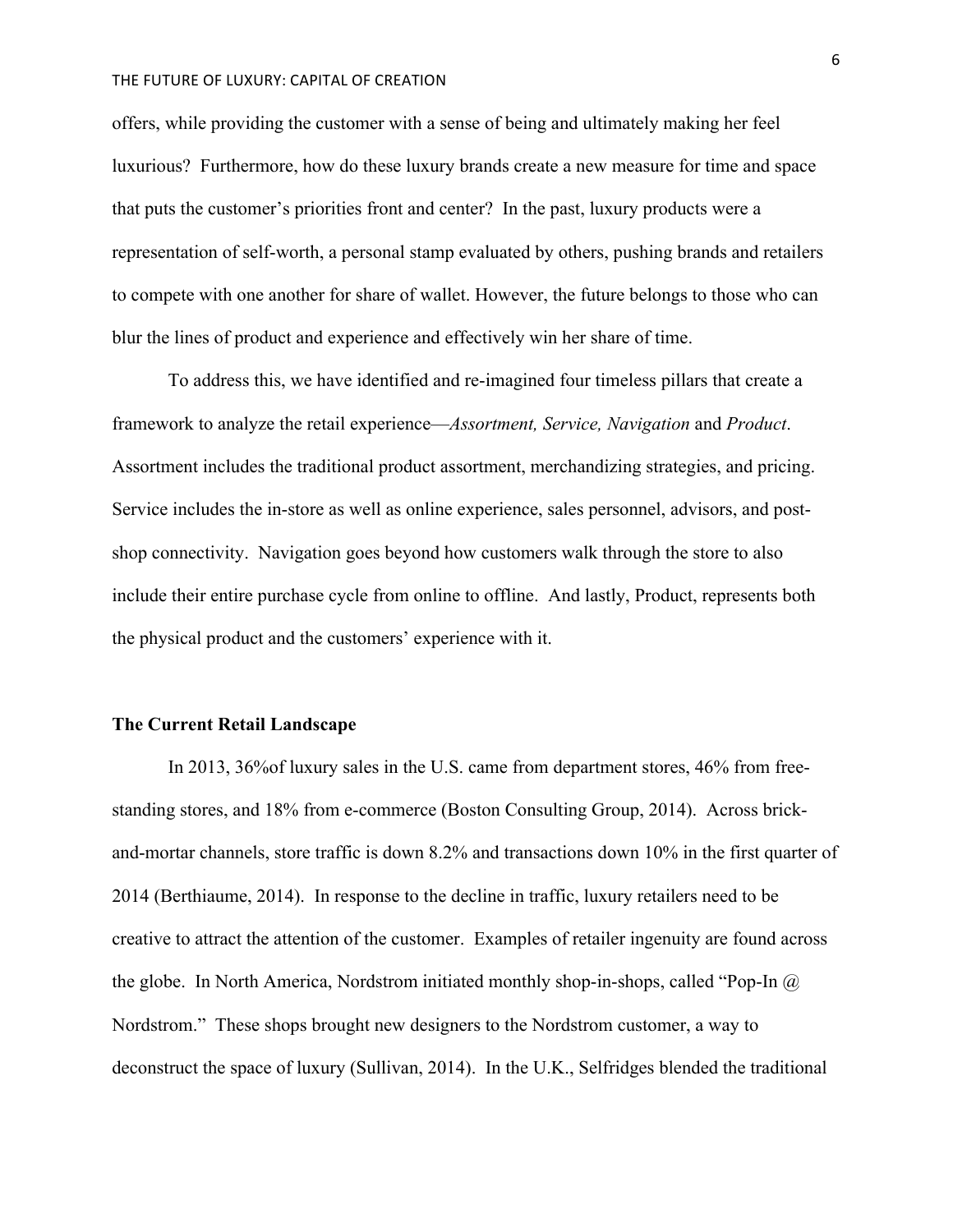and timelessness of a luxury department store with the modernity of a whimsical platform, "Hello Beautiful" (Liebmann, 2015). "Hello Beautiful" was a beauty campaign launched by Selfridges to inspire a debate on the perception of beauty. Liberty of London offers exclusive and limited edition items to their customers that can only be purchased in its store. In Tokyo, the luxury department store, Isetan, provides several in-store services to enhance the shopping experience; from a sleep concierge for customers looking to purchase a pillow, to a private café for mothers shopping with their children, there is a something for everyone. These enhanced services, unique to the physical store environment are vital to entice the customer to spend time in store.

With growth in the e-commerce space juxtaposed with the innovations taking place to reconnect the customer to the physical world, a great divide is emerging based on varying attitudes towards time. On one side of the divide, customers are seeking convenience and speed, while on the other side, customers are looking for relaxation and excitement. Brands that are taking on the latter to provide a more lifestyle approach are creating what is known as the slow shopping trend. Club Monaco opened a new flagship store on Fifth Avenue in New York City that not only displayed their fashions and merchandise, but also included a coffee shop and a library to create a one-of-a-kind ambience and shopping experience. Allison Greenberg (2013), Club Monaco's Director of Marketing and Communications stated:

We wanted to create a space where you don't just come to buy a sweater, but are getting an education on art and culture; you can have a cup of coffee or sit in the library and read a great book that is relevant to the Flatiron district. (Satow, 2013)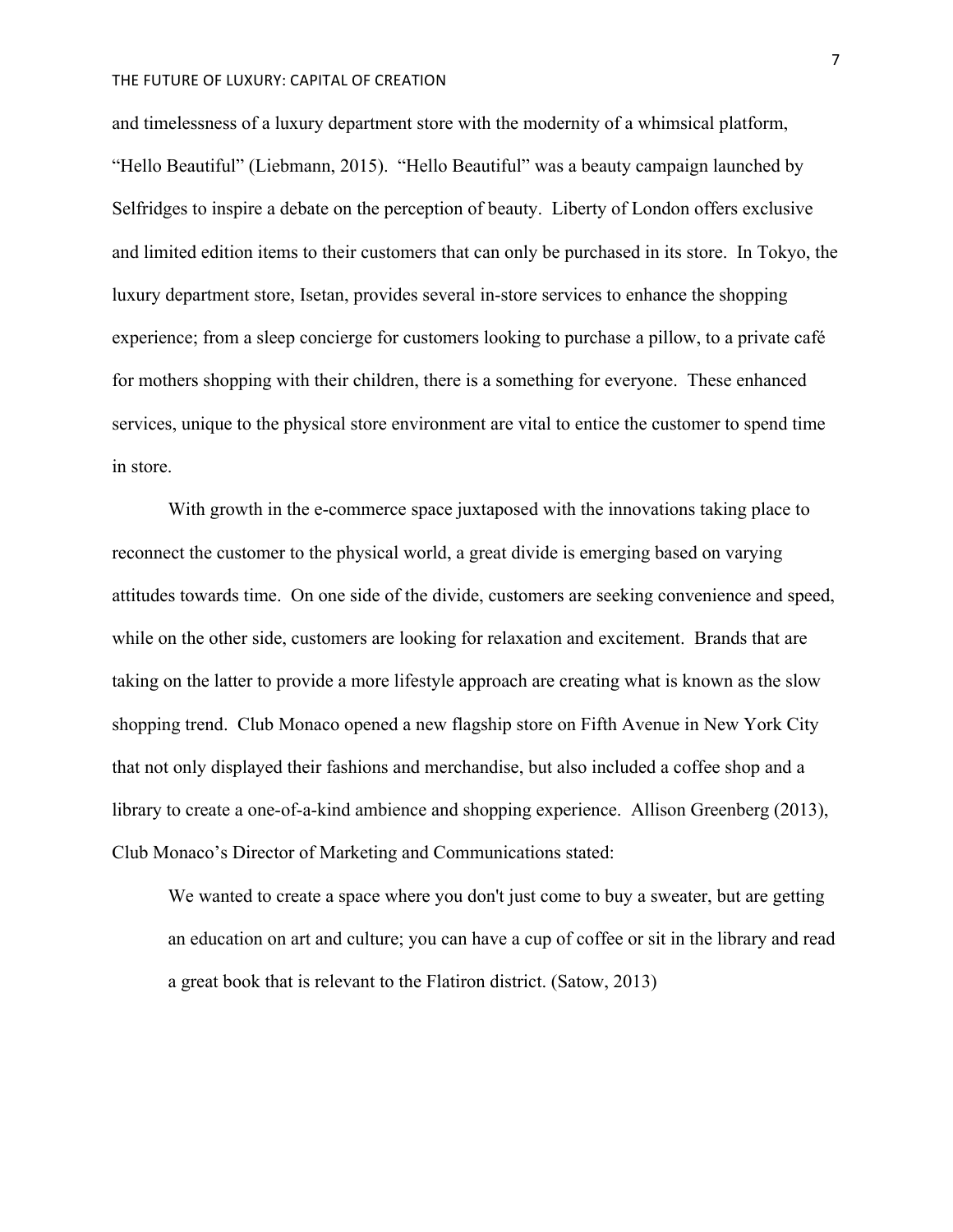Club Monaco successfully offered the customer a reason to spend more time with the brand and in the store, creating a contextually relevant environment with its local surroundings (Brooks, 2013).

These new spaces span beyond North America, and are trending globally. Innovative retailers are addressing the need for slow shopping by allocating space for experiences seemingly unrelated to saleable goods. For example, in Tokyo, 10 Corso Como and La Kagu both have small cafés integrated within a retail store. Some stores are crafting experiences linking back to perceived simpler times. Tom England, founder of Curious Iguana bookstore in Maryland, commented on the slow shopping trend, "We think there's a desire by many to go back to a very simple time. Kids are starting to play Risk again. People want to touch things. They want to be a little low-tech" (Rosenwald, 2013). High touch in an environment that purposefully evokes relaxation and discovery creates a small degree of escapism, which will create a positive affinity with the brand, ultimately driving loyalty.

In addition to driving loyalty, offering customers a more pleasant experience while shopping will also enhance the retailer's profitability. Focusing on customers' senses is more likely to increase consumers' spending habits in store (Klosowski, 2013). Store navigation and display play an important role in the customer's shopping choices. Dr. Kit Yarrow, consumer psychologist at Golden Gate University, offers an example on how the sense of smell can impact shopping choices. "Our senses bypass our conscious mind. So, we smell something like baby powder, we feel all warm towards babies, we just happen to be in the baby department, and we spend a little more money" (Klosowski, 2013).

Seventy-eight percent of customers prefer to shop in store because in store offers the one thing e-commerce cannot—the sense of touch (International Council of Shopping Centers,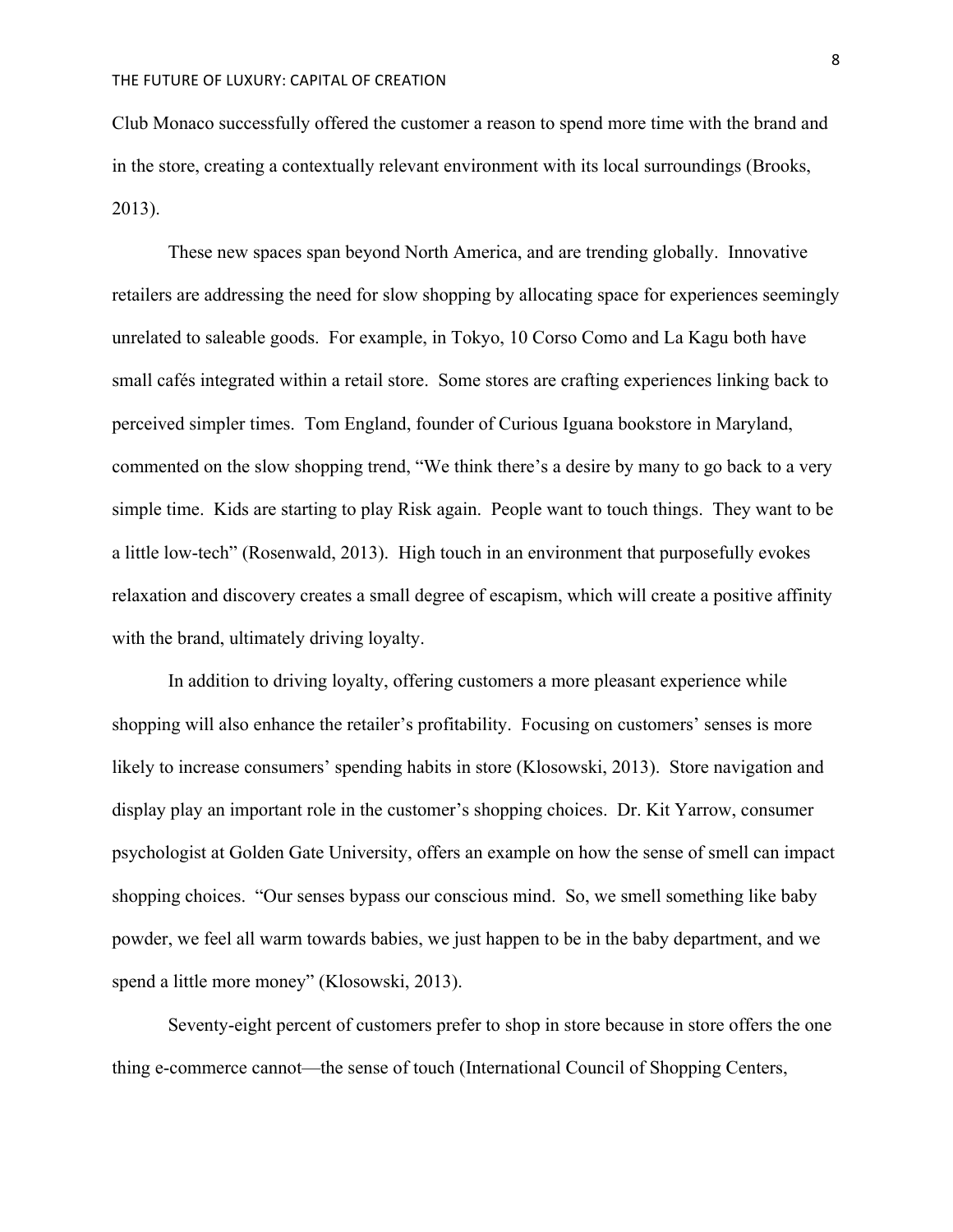2015). According to researchers from Ohio State University and Illinois State University, the customer is more likely to pay more for a product, the longer she can spend time holding and looking at the product in store. The researchers used a mug as an example,

By simply touching the mug and feeling it in their hands, many people begin to feel like the mug is, in fact, their mug. Once they begin to feel it is theirs, they are willing to go to greater lengths to keep it (Wolf, 2015).

Looking at the mega trends and how customers are shopping today, brands need to rethink their retail objectives. In an article for Women's Wear Daily, Bernard Arnault stated, "It's not about creating dresses to put in museums. What we do is create desire in our clients and attract them to our products" (Socha, 2015). It is not about marketing, it is about creating. Today's retail model pushes product out to large groups of customers. In order to address the future of luxury brick-and-mortar, brands must reimagine the aforementioned framework of four retail pillars in order to leverage creativity and create desire, pulling customers in one individual at a time.

## **Assortment Becomes Discovery**

Twenty-seven million pieces of content are shared everyday with thousands of new products being launched each year (Harris J. , 2015). Not surprisingly, the customer is easily overwhelmed with access to too much information and too many choices. As authoritative tastemakers, luxury brands have the ability to guide the customer through their choices, setting trends and curating for the customer's life. We therefore predict the future of shopping will revolve around the customer's lifestyle and thus an 80/20 model will be required to win her share of time. Where 80% of the stores products belong to your brand and the remaining 20% are non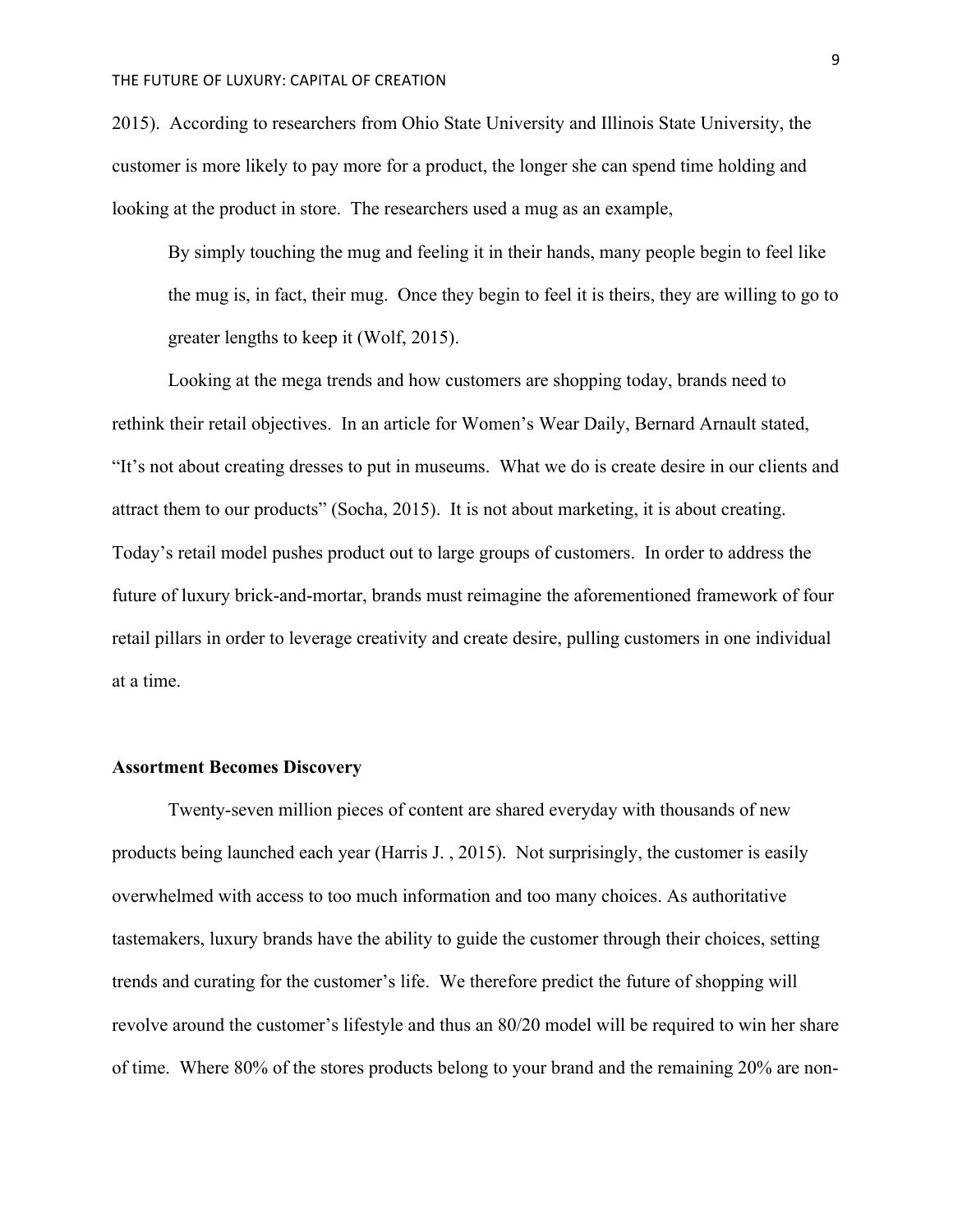competitive complementary products that employ creativity and playfulness to drive commerce and bring the brand's story to life.

This 20% can be brought to life through three main tactics: store as a magazine, cocreation, and share of ownership. The notion of re-imagining the brick-and-mortar environment creates an opportunity to change assortment as often as a magazine changes its cover, giving the customer a reason to return and discover what's new. Imagine a world where product assortment is curated every month. Doug Stephens, author of The Retail Revival, emphasized this new medium and channel re-imagination saying, "The media is the new store and the store is the new media" (Stephens, 2013). While traditionally, a brick-and-mortar store's success was based on productivity or sale per square foot, with the changing landscape of e-commerce and the ease with which customers are able to purchase product, brick-and-mortar has been forced to evolve "not to move products but more critically, to move hearts and minds" (Stephens, 2013). This theory of moving hearts and minds brings the experience to the forefront of what will drive loyalty.

Rachel Shechtman, owner and founder of New York City's STORY leverages this metric to create a new concept that "has the point of view of a magazine, changes every four to eight weeks like a gallery, and sells things like a store." Ms. Shechtman had great success partnering with brands such as Home Depot, which used her space as a "live lab," heat-mapping the floors to gain a deeper understanding of customer journeys. Trish Mueller, Chief Marketing Officer at Home Depot, said, "I think it's a very revolutionary type of retail: ephemeral retail. The concept of product as content" (Harris, 2014). It is this content that allows customers to explore, play and express individuality, all part of the discovery process, creating editorial merchandising.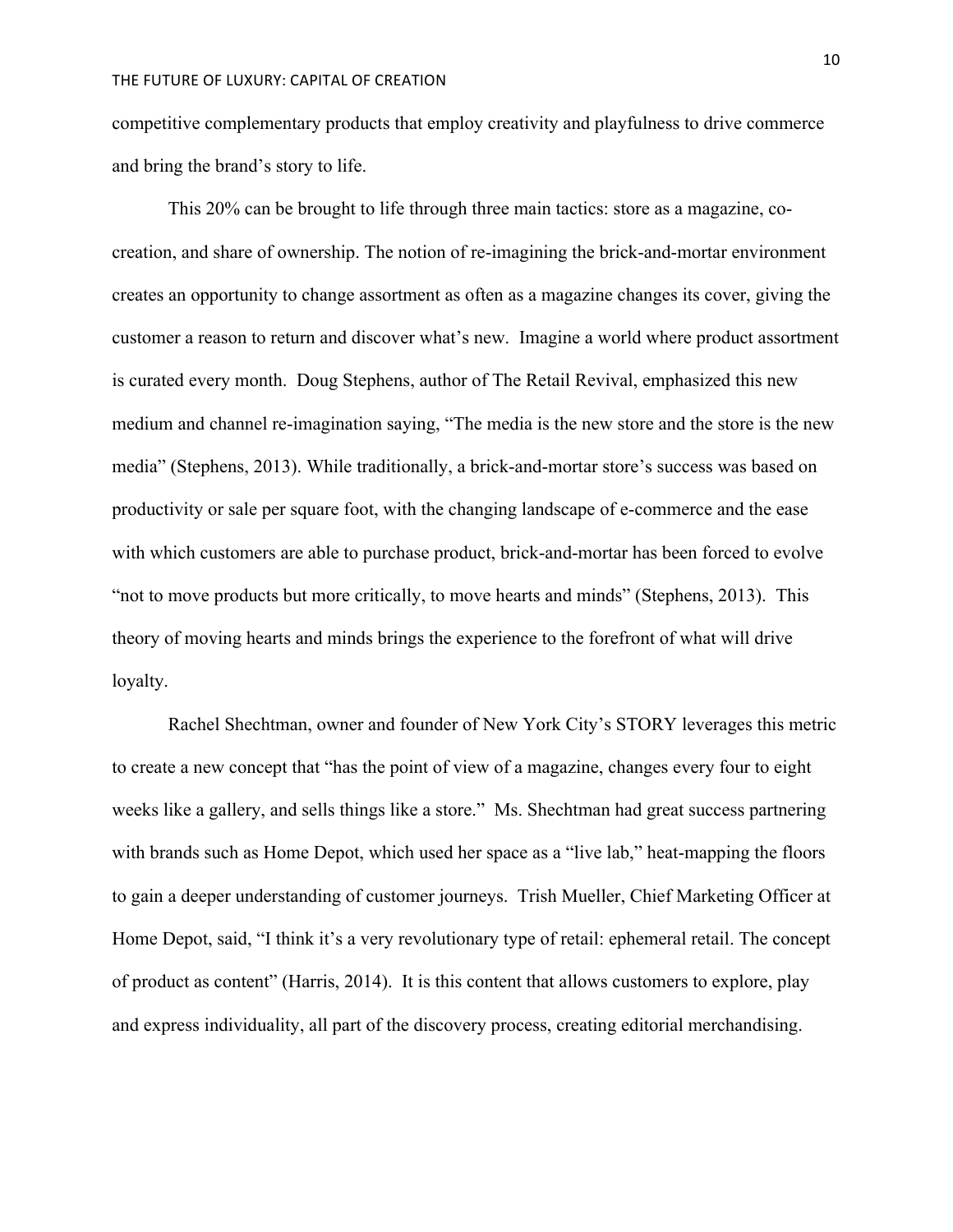The second way to bring the 20% to life is via co-creation where partnerships between different and unique brands are formed to create something that could never be replicated and is truly ownable (Liddell, 2014). One example merges department store shopping with grocery shopping; customers can order groceries from Waitrose and pick them up during their visit to John Lewis, a leading department store brand in U.K. driving increased foot traffic to John Lewis and offering convenience for the customer (John Lewis Partnership, 2015). Another example is found when Pininfarina, a firm known for designing Ferraris, Maseratis, and other luxury sports cars, collaborated with the Related Group to create interiors of a new luxury condominium in South Beach, Miami. This partnership was so unique that all 382 condos sold within months (Madigan, 2015). Yet another inspiring example of co-creation is Club Monaco's partnership with Noma Restaurant, located in Copenhagen. In February 2015, Club Monaco had a threeweek pop-up concept store inside Noma, one of the most highly rated restaurants in the world. The space was transformed to showcase a vast range of carefully curated products including clothing, books, and Noma ceramics (Sykes, 2015).

Finally, the proliferation of renting services is indicative of a long-lasting trend related to share of ownership. From Rent-The-Runway to Village Luxe, millennials are more interested in renting versus owning than prior generations. Village Luxe is a member's only website where customers can lend their wardrobe to others or rent from another's wardrobe. The BCG FIT Global Luxury Customer Survey reveals that Millennials are more interested in renting versus owning than their prior generations, and 75% would be willing to rent a wedding dress (BCG FIT, 2015). This customer does not want to own as many possessions as she may have previously and this new model offers them a chance to experience luxury without the responsibility of owning.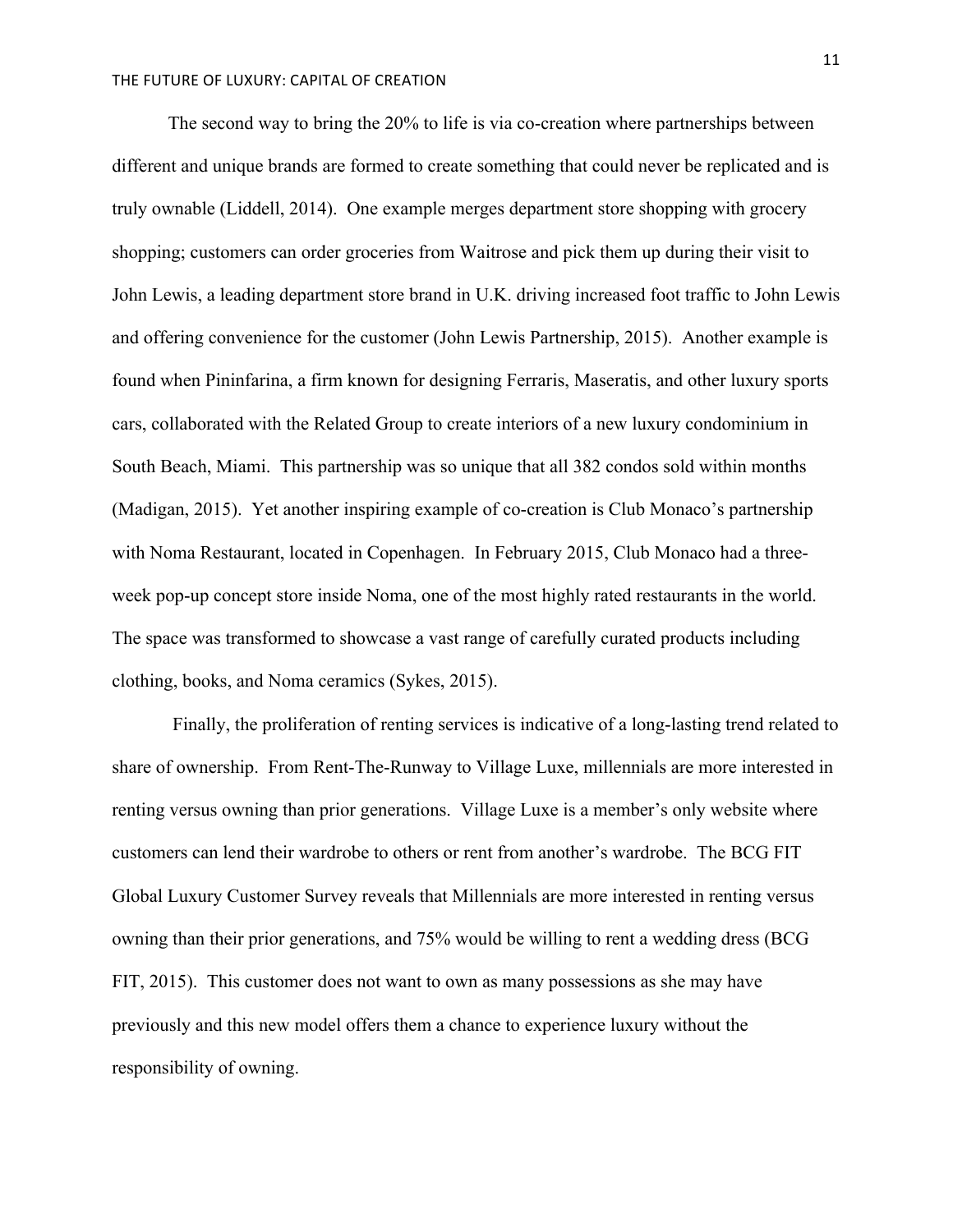By implementing the 80/20 assortment strategy through co-creation, store as a magazine, or share of ownership, brands can transform their assortment into discovery. Through this, brands continuously peak customer curiosity, giving them a reason to return to the store.

## **Service Creates Relationships**

Big data is a key driver of business insights and strategy. According to leading digital research company, L2, Apple has access to over 800 million credit cards, Facebook has over 1200 million members and China's fastest growing digital platform, Weibo, has over 600 million members, which is not a subset of the Facebook membership (L2, 2015). Why is this important? Because customer data allows brands to retain them, our research shows that retained customers are 55% more valuable than new customers, yet less than half of current customers are retained. Since sales associates are at the heart of the customer relationship, it's important that they are elevated, engaged, and compensated on the lifetime value of the customers (versus on product).

This becomes especially important because according to Allure Magazine, 66% of female luxury customers aged 18-34 with household incomes of more than \$120k are willing to share vital stat information with brands (Friedson, 2015). They are willing to tell brands their height, weight, and size. So now more than ever before, we can imagine a world in which the ideal CRM model for luxury brands could be the independent tailor. Retailers and sales associates will know your name, what you have bought, and what shirt goes best with your new suit. Service becomes personal with an immediacy to respond to needs and desires.

The needs, desires, and priorities of affluent customers are shifting. No longer are they limited to "ladies who lunch." Today's consumers of luxury goods are a diverse mix including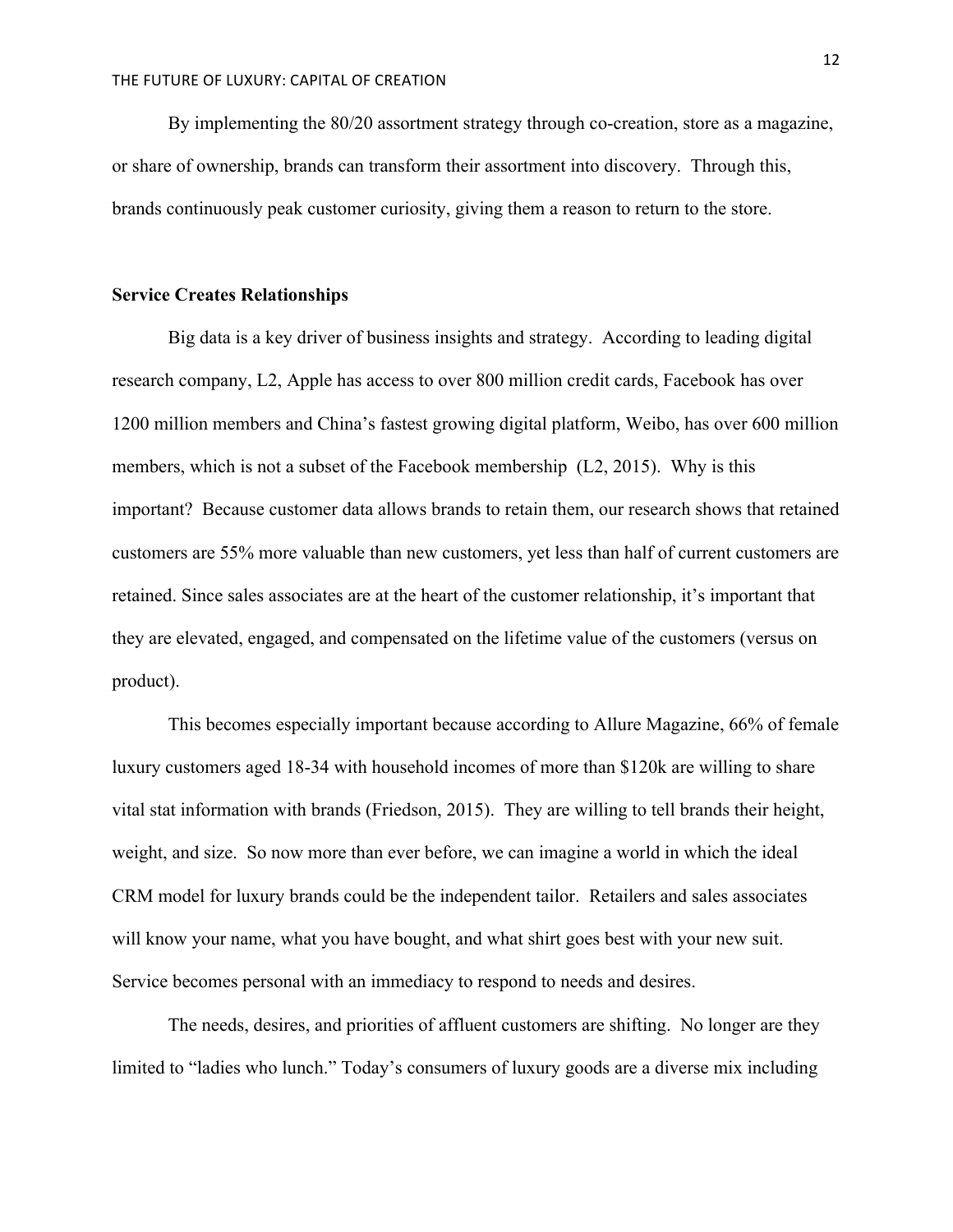demanding millennials, busy businesspeople, and conservative, mature shoppers. These individuals are highly marketed to, and they have plenty of choices; they are in-charge, but they are also looking for a good time. Retailers and brands need to infuse some amount of 'whim and cheek' into this relationship so that consumers can have fun with them.

Retailers and brands must make use of this established two-way dialogue with customers and envision themselves as the *author of a biography*, one in which the customer is the subject, writing their auto-biography, while the brand writes their biography. Each chapter goes deeper into the customer preferences—products they love (and don't love), experiences that they reminisce about, and those that they don't want to go through again. Luxury customers want more than just a quality product of service; they expect an experience beyond the standards that luxury delivers today. As stated earlier, BCG tells us that 72% of these consumers say they would rather spend money on experiences than physical products (Boston Consulting Group, 2014). They want a personalized and special relationship that recognizes them, as individuals, and having a customer biography will allow for this. Brands and retailers will need to make significant investments in their human capital to ensure that their sales associates are able to capture elements that data systems cannot. As Wendy Liebmann, CEO & Chief Shopper of WSL, eloquently stated, "Consumers love what they cannot Google" (Liebmann, 2015).

Once a brand has a customer's biography, it can effectively create experiences based on the motivation of the individual consumer. Missions, when simply put, are the reasons why a consumer is shopping today. Combining the customers' biography with her motivation will enhance the in-store shopping experience making it easier, more engaging, and more immersive, and give the customer a personalized brand experience at every touch point. Brands will be able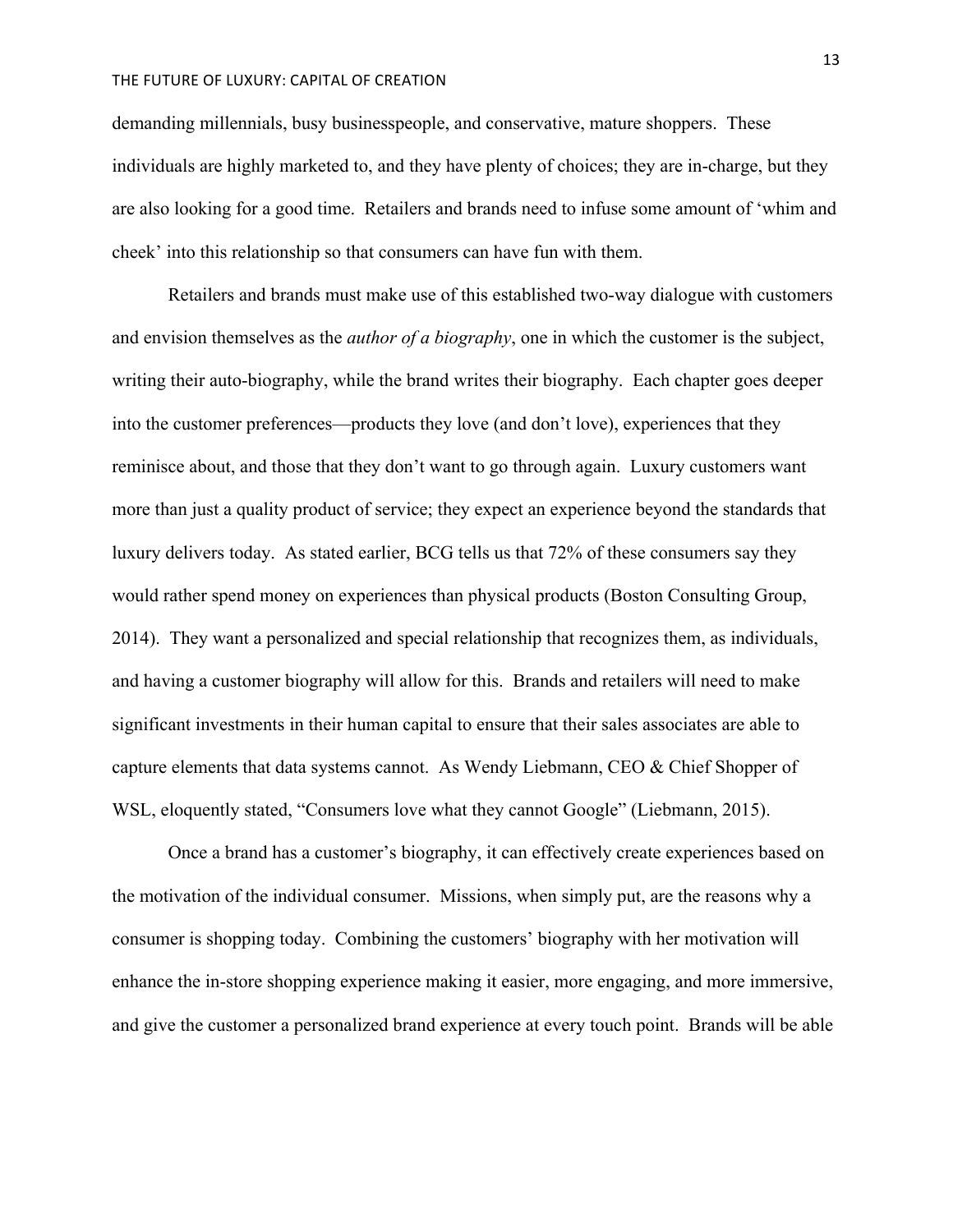to understand the customer's emotional motivations, and then be able to entice them to return, thereby driving loyalty and a lifetime value of the customer.

According to McKinsey & Company, Big Data is the use of aggregated sets of internal and third-party data—*typically transactional, motivational, social, and environmental data*—and advanced analytic techniques to make better business decisions (McKinsey, 2015). Whether a customer shops at your boutique in Paris, Milan, New York or Tokyo, he or she should, and now can, receive the same personalized, attentive service. Through Big Data, and a centralized international database, associates worldwide will be empowered with the data they need to provide informed service.

Leveraging this new tool, associates in foreign markets will have the ability to access the most recent transaction from the customer's home store to propose a coordinating item, suggest new collections based on lifestyle attributes such as the types of sports played, and tailor the interaction as if they were longtime friends. We envision a global CRM program that will capture the complete value of the customer and not just the one interaction, made in one particular store, making the traveling customer an integral part of the program.

This level of personalized service is what luxury customers' demand in exchange for their devotion to the brand (Raymark). Nonetheless, it is true that as retailers gain more access to data, customers want more control of their information; 88% of customers are more concerned than ever about the type of information collected about them, 85% want to understand more about the data being collected, and close to 90% of customers want to be in control of the data being collected (TRUSTe Blog, 2014).

Despite security concerns, customers are willing to share much about themselves and hence luxury retailers need to be invested in building long-term relationships that establish a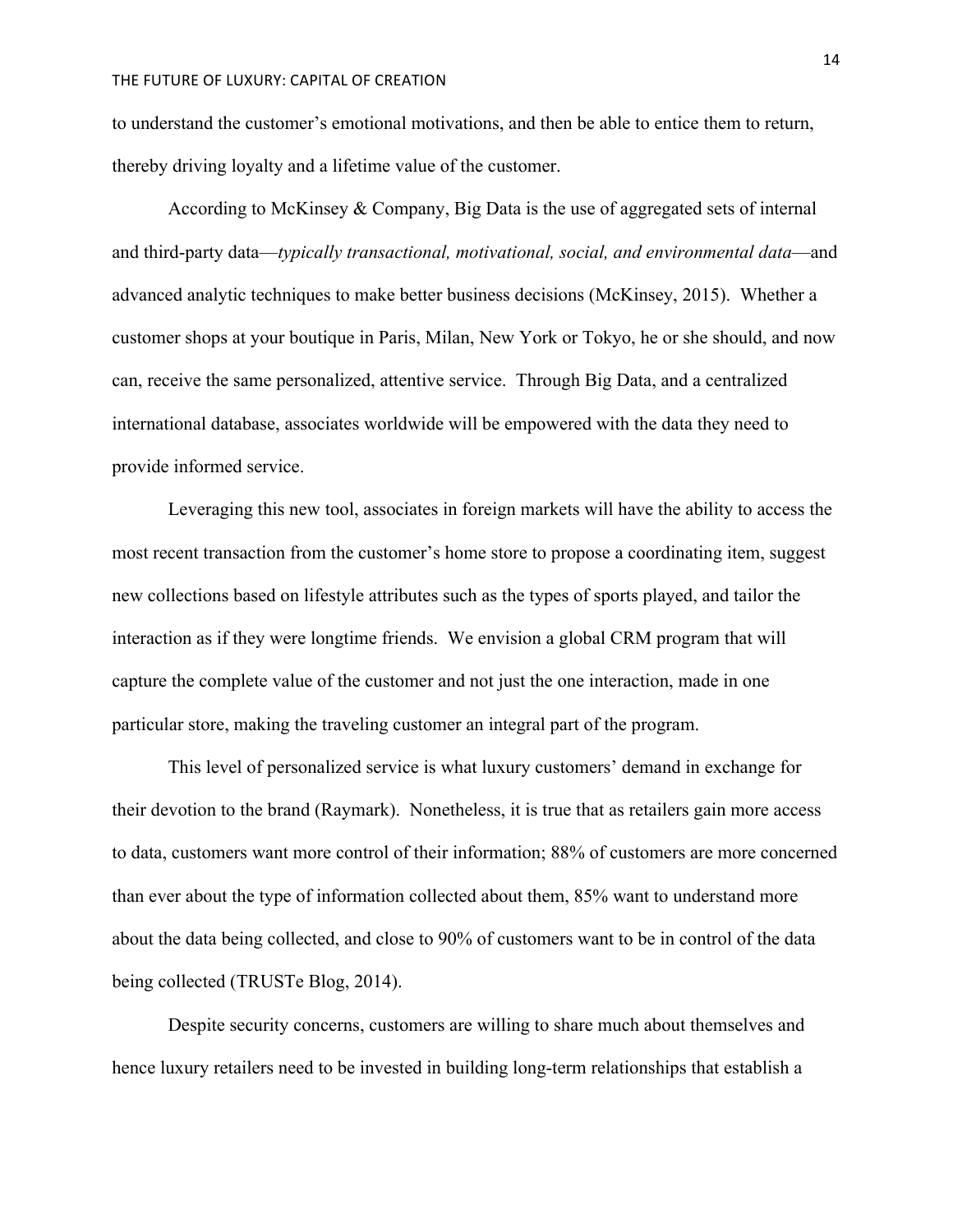level of loyalty and engagement with the brand rather than driving immediate purchases. We foresee, with this level of granular information brands will be able to reframe the current CRM, *Customer Relationship Management,* into one that is more predictive.

While technology can be an enabler of the retail customer experience, the emotional, human touch of the store associate is a key differentiator in the experience a consumer has with a luxury brand. Retailers will need to empower their store associates to connect with the customer and provide a personalized experience. Conversion rate increased 9% when customers were assisted by employee who possessed a high degree of product knowledge and strong interpersonal skills (Geddes, 2011). The success of the retail experience lies in the hands of the sales associate.

With customers having access to more product information at their fingertips, they are entering the store increasingly more knowledgeable than before. The 2014 BCG luxury survey indicated that in China, India, and the U.S., over 70% of luxury purchases were pre-planned (Boston Consulting Group, 2014). The sales associate's role, therefore, is no longer just to provide brand and product information but rather needs to evolve to develop a deeper relationship and connection with the customer, morphing into what we define as the Experience Manager. With over 70% of customers globally planning out their luxury purchases, this Experience Manager will need to be intuitive, tech savvy, empowered, and collaborative.

We predict that this Experience Manager will be committed to the long-term health of the brand as her performance is linked to customer satisfaction, which she develops through an understanding of the customer's emotional motivations. In beauty, the sales associate turnover is close to 40% versus high-end retailer turnover of 10%. President of Brand Development for Bath & Body Works Camille McDonald stated, "An effective salesperson should never be lost to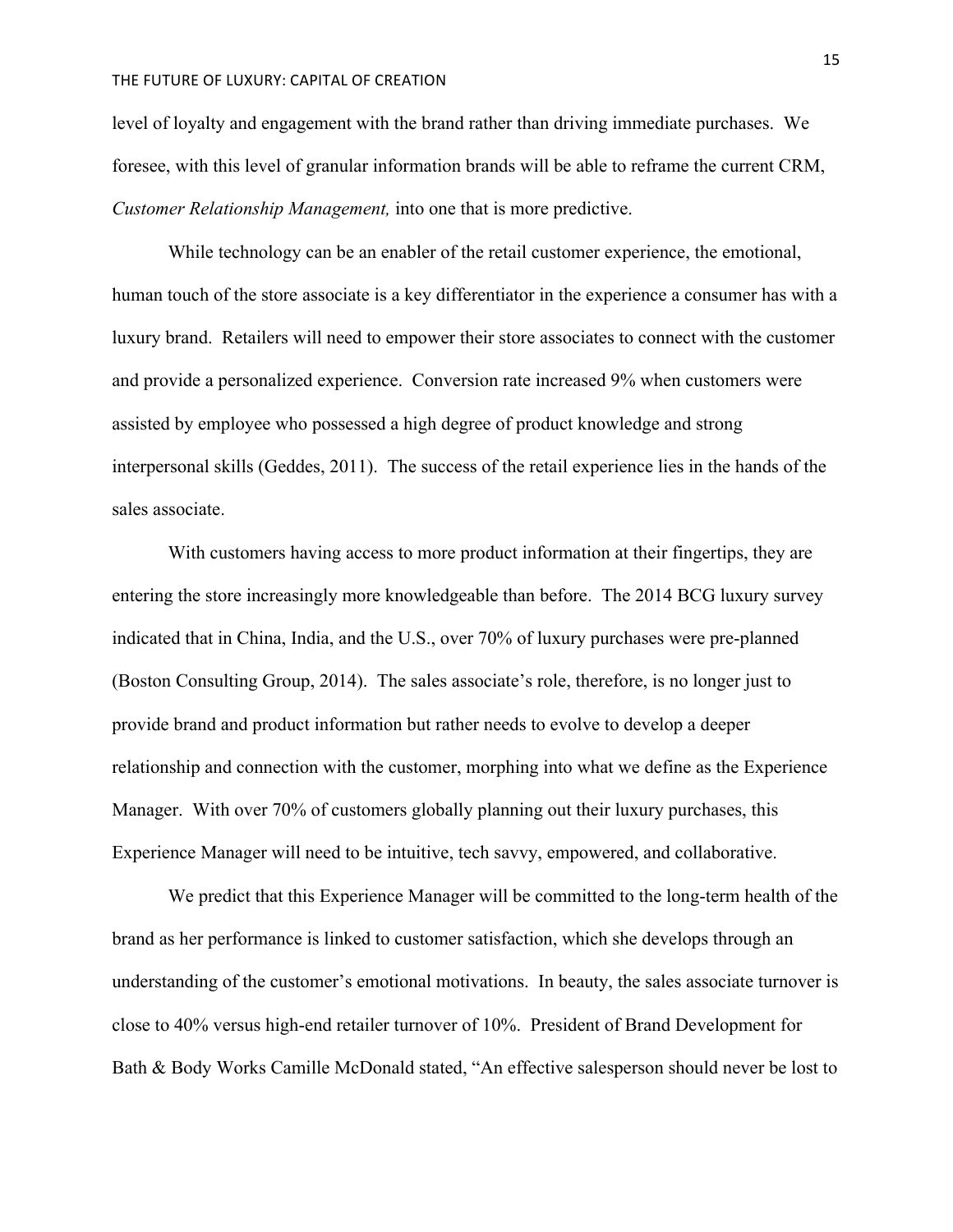a competitive brand…they're too hard to find" (McDonald, 2015). As such, we recommend to brands that they identify high potential talent from the field, and provide them with a long-term career path in which they can aspire to become C-level executives just as was once the norm because it is through this emotional connection that customer retention will occur, thus driving long term-sales.

With new responsibilities and accountabilities dedicated to the Experience Manager, new characteristics and qualities are necessary to make them successful. A blend of IQ (intelligence quotient) and EQ (emotional intelligence quotient) must be identified when evaluating the correct talent management strategy for each brand. Brands must focus their sales associate recruitment strategy on attracting not only top talent with the soft skills necessary to build long term client relationships, but also taking into account a more focused approach in hiring associates with educational background and training in psychology and sociology, in order to better understand the science of people. Initiatives at attracting recent college graduates into sales associate opportunities must be developed in order to attract top talent, offering development programs for career advancement such as career pathing, rotational assignments, and opportunities to grow both professionally and financially. In order to make this vision successful, companies will have to relook at the retail sales model and plan now for a revolution. An organizational structure must be created that empowers the Experience Managers to be brand advocates through education and training. A talent management strategy focused on recruitment of new skills and capabilities such as psychology and communication coupled with the upskilling and capability building of current employees must be implemented. The current educational philosophy around sales and product training should no longer be the focus in the new role of the sales associate. Rescaling talent based on future customer needs may need to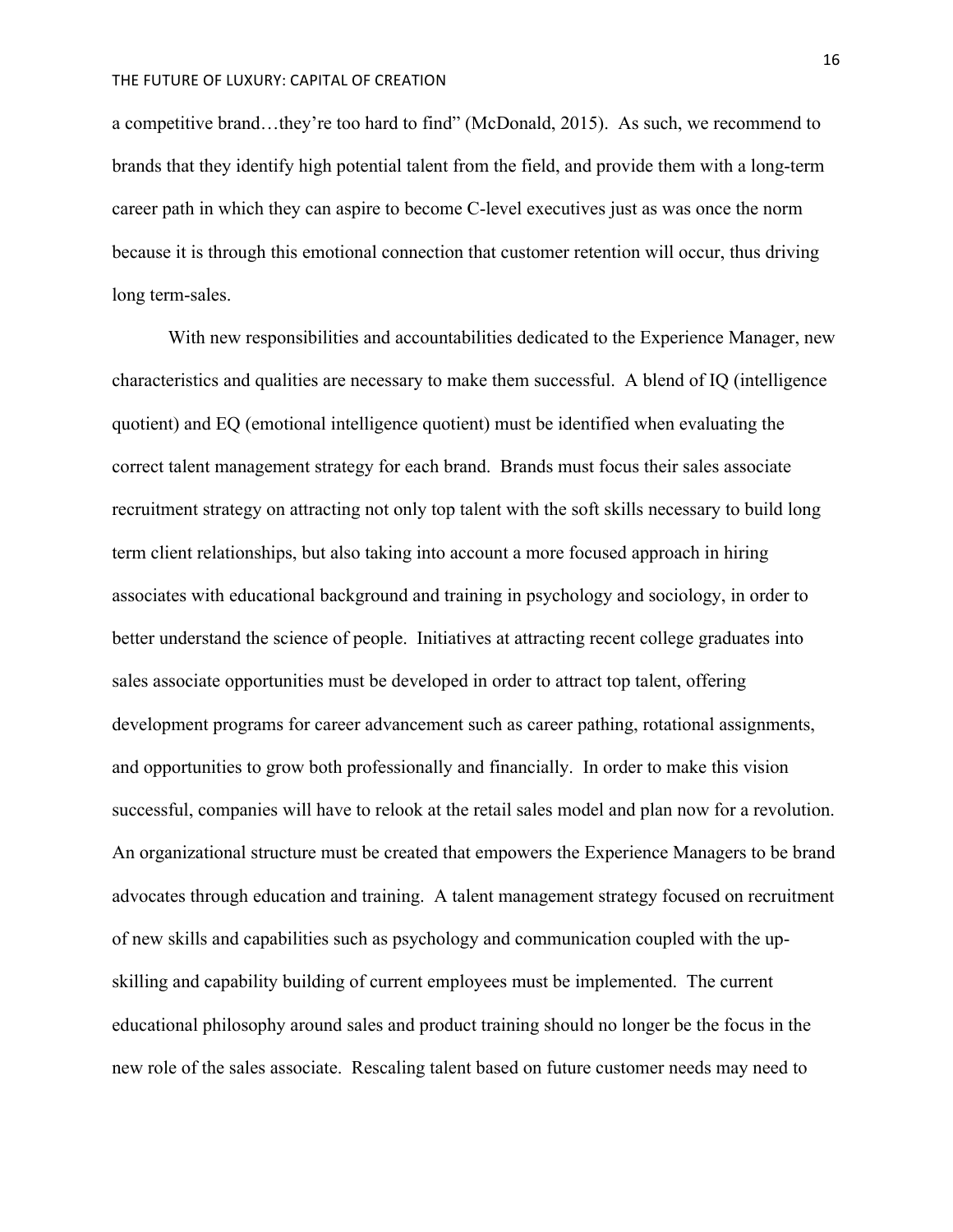take place due to this evolution of the Experience Manager. This sales associate must also have a high degree of skills when working with technology, a non-negotiable in this future world or retail.

Furthermore, to make this new approach effective, experience managers need to be incentivized properly to retain customers vs. short-term sales. Our recommendation is an incentive model that shifts from commission on product sales to commission on repeat customers. While driving sales is critical for a retail store, within the luxury environment employees must also be rewarded for behavior that drives brand equity and long-term customer relationships. There also must be a close relationship between in-store and online sales incentives, enabling a blurring of both channels where consumers feel a seamless experience between both. In the future, compensation holistically will need to be based not only on sales revenue but also on the long-term customer lifecycle/value.

One additional challenge luxury brands must face is their sales associate relationship with partner retailers, such as Bloomingdales, Saks or Barneys. While brands such as Louis Vuitton and Chanel primarily utilize their own branded employees to sell behind counter, many other luxury brands utilize the retailer's employees. If the retailer and not the brand pay the employee, there is a limited sense of brand control in the training, development, and retention of employees. Brand ownership of sales associates allows for the brand to provide a greater sense of employee commitment to the brand and focus on long term growth and career pathing of employees. Brands must decide what model works best for them and understand the benefits and considerations when looking at their retailer relationship sales model.

With experience and emotional connection being a key focus for retail in the future, the role of the sales associate will need to evolve into the role of the Experience Manager, focusing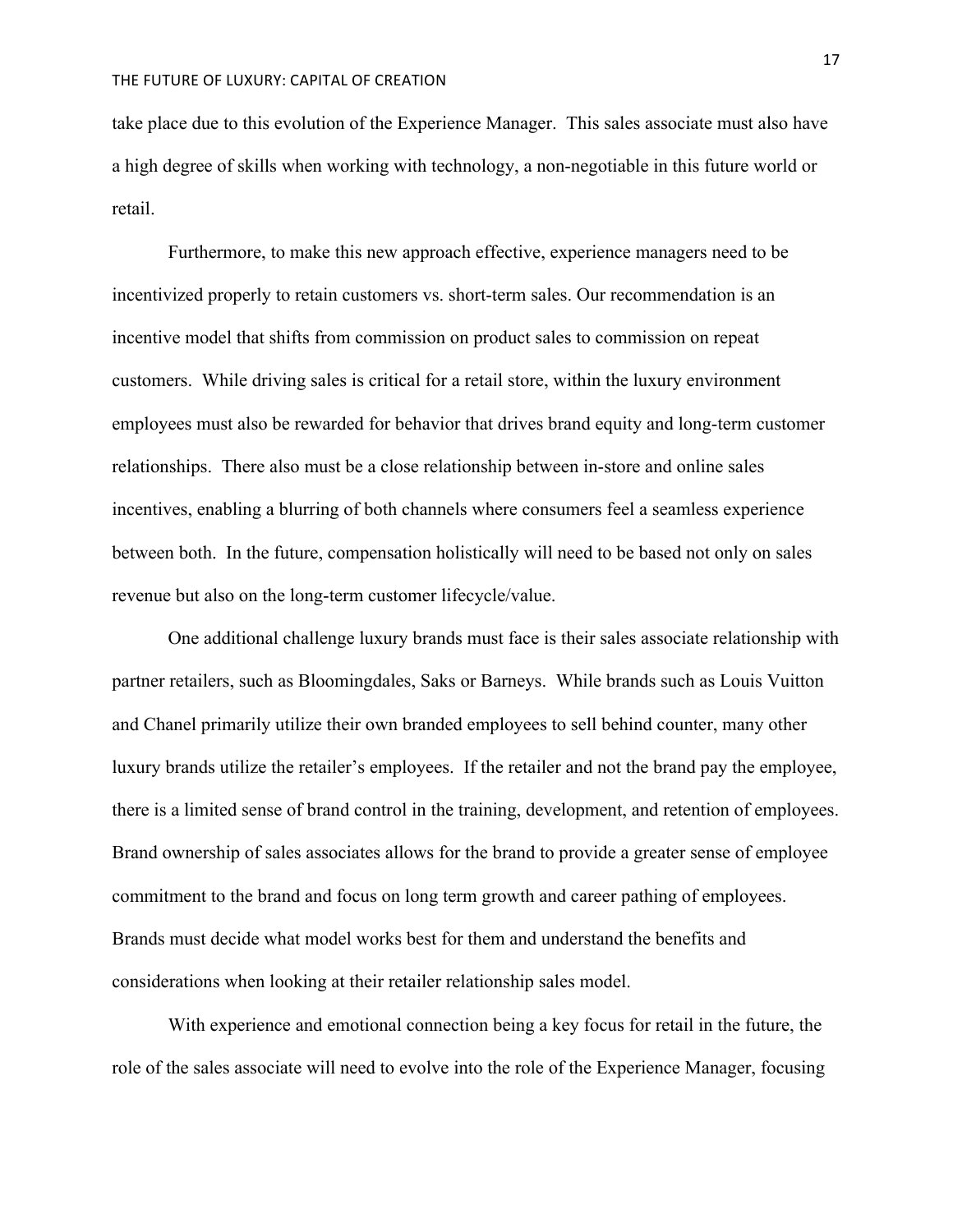on long-term loyalty with accountability for the brand experience. The Experience Manager will be part of the executional marketing team, working to translate the vision at point-of-sale. We suggest thinking of the Experience Manager as the epicenter of information, being the closest to the consumer, making service, "holistic" and creating a truly personal relationship.

## **Navigation Leads to a Journey**

Today we define navigation as moving the customer through the physical store. In the future, we will define navigation as guiding the customer through her entire purchase cycle, leveraging technology to shift from real time to right time. It is as Erin Moore, an EBay Senior Product Manager, stated, "Technology that fades away but is ever present" (WGSN, 2015). The competition between brands is intense and the only way for brands to get ahead is to perfect and evolve the in-store experience by offering the perfect balance between technology and hightouch. One way to do this is to implement Omni channel marketing strategies. According to a report by Boston Retail Partners, over the next three years, 250% more retailers will transition to a single order management solution to support unified commerce across all channels (MCM Staff, 2015). Another way to appeal to new customers is with mobile marketing. Boston Retail Partners states that within the next two years, approximately 300% more retailers plan to deploy mobile point-of-sale tactics into in-store strategies (King, 2015). It is imperative to use technology as an enabler to make the retail environment more productive and engaging.

Productivity in the future will be driven by the ability to be predictive and pre-emptive, understanding where the customer is going to be and why they are there (Stine, 2015). As stated previously, brands and retailers have the ability to collect Big Data throughout the customer's journey from online search to peer-to-peer conversation. However, it is leveraging the emotional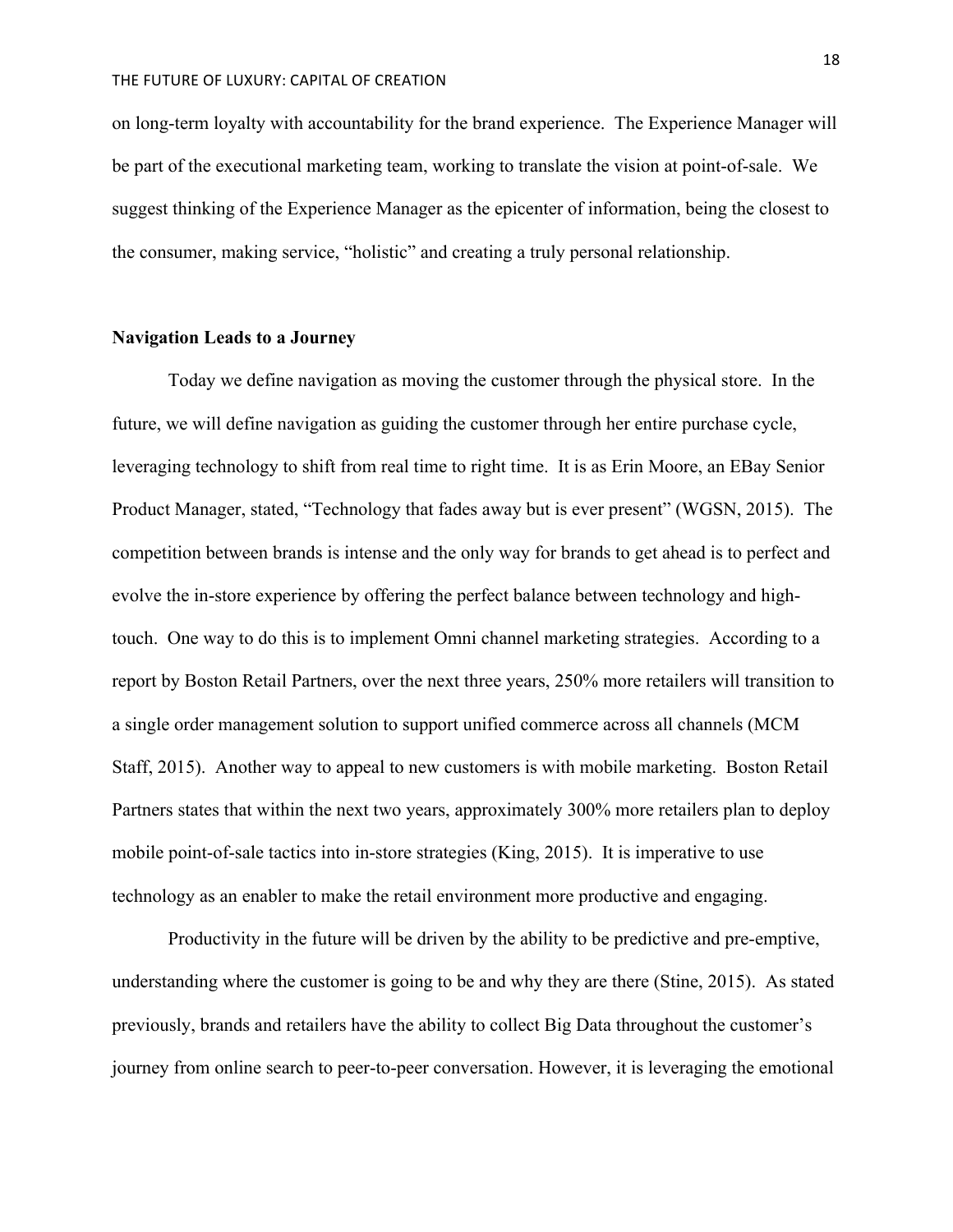motivations to understand not just where the customer is in her purchase cycle but why she is there that is critical, shifting from Big Data to Smart Data because ultimately, it is emotion that will drive customer behavior.

In the advertising space programmatic, buying has emerged to drive contextually relevant communication—being where the consumer is at the right time, in the right moment, and when it matters most (Wieden + Kennedy, 2014). Nike and Google went into customer living rooms to learn their passion points firsthand to optimize their World Cup experience, uncovering that customers wanted to feel closer to the action (Shields, 2014). Nike took their Smart Data and overlaid it with the emotional motivations, creating 3D ads of athletes scoring immediately following a real time goal to enhance the moment and overall feeling of celebration. Within days of launching, the Nike-Google World Cup campaign generated two million fan interactions (Shields, 2014).

In addition, Walt Disney's new Magic Band perfectly leverages Smart Data while always putting a smile on the faces of its customers, driving an emotional connection. It recently invested \$1 billion in what they call the Magic Band, with the goal of creating a system that would replace the time spent fiddling with payments and tickets for moments of personal interaction and excitement (Kuang, 2015). While the Magic Band looks like a stylish rubber wristbands, inside each band is an RFID chip, GPS tracking system, payment system, and a radio connecting the consumer to a vast and powerful system of sensors within the park. Kuang states, "The most remarkable aspect of the Magic Band is that they don't feel remarkable" (Kuang, 2015). They are as ubiquitous as sunburns and giant frozen lemonades. Despite their futuristic intentions, they're already invisible. This band isn't an app or a phone, it is both, presenting an elegant case of business logic. By getting people to explore more than just the the park's top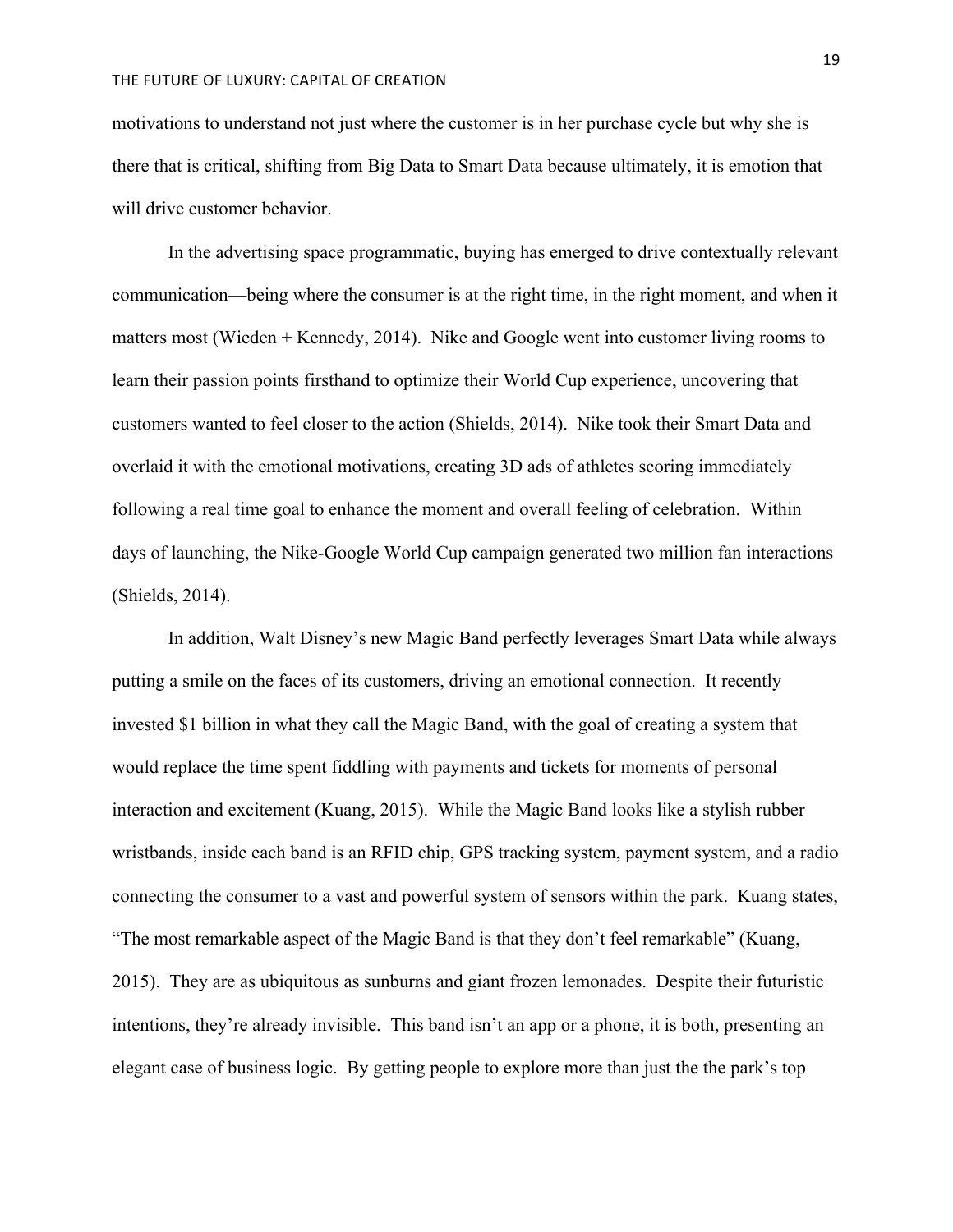attractions, overall usage of the park goes up. People spend less time in line and more time exploring, discovering, shopping, and truly creating memories through their customized experiences (Kuang, 2015).

It is the balance of the when and the why, the right time and the motivation that ultimately creates the perfect combination of a high touch and high tech experience. This balances physical touch and tapping into the emotional needs of the consumer with seamless predictive technology, amplifying the human connection to enable a higher touch (or interpersonal) experience. Communicating with customers at the right time transforms navigation into a journey that the brand takes with the customer.

## **Product Transforms into an Experience**

Brands have relinquished control of the retail industry to customers who now dictate what brands must do in order to receive their share of time. While the product used to be the single most important element of retail, customers are now more interested in experiences, requiring brands to engage with them interactively and emotionally. Product has become the point of entry with experience being the key factor that can give a brand an edge against competitors in the market creating an environment that is so engaging and personal that as consumers dream, brands can create.

Additionally, with 3D printing now making inroads, many brands and retailers have incorporated this tool into their in-store experience, enhancing their level of service. One such example is the 3D Nylon shoe by Andreia Chaves (Andreia Chaves, 2015), initials on a Goyard bag, or a signature Le Labo fragrance. Introducing the fourth dimension (4D)—creativity that aligns to your individual desire. With all the data that's available and all the technology that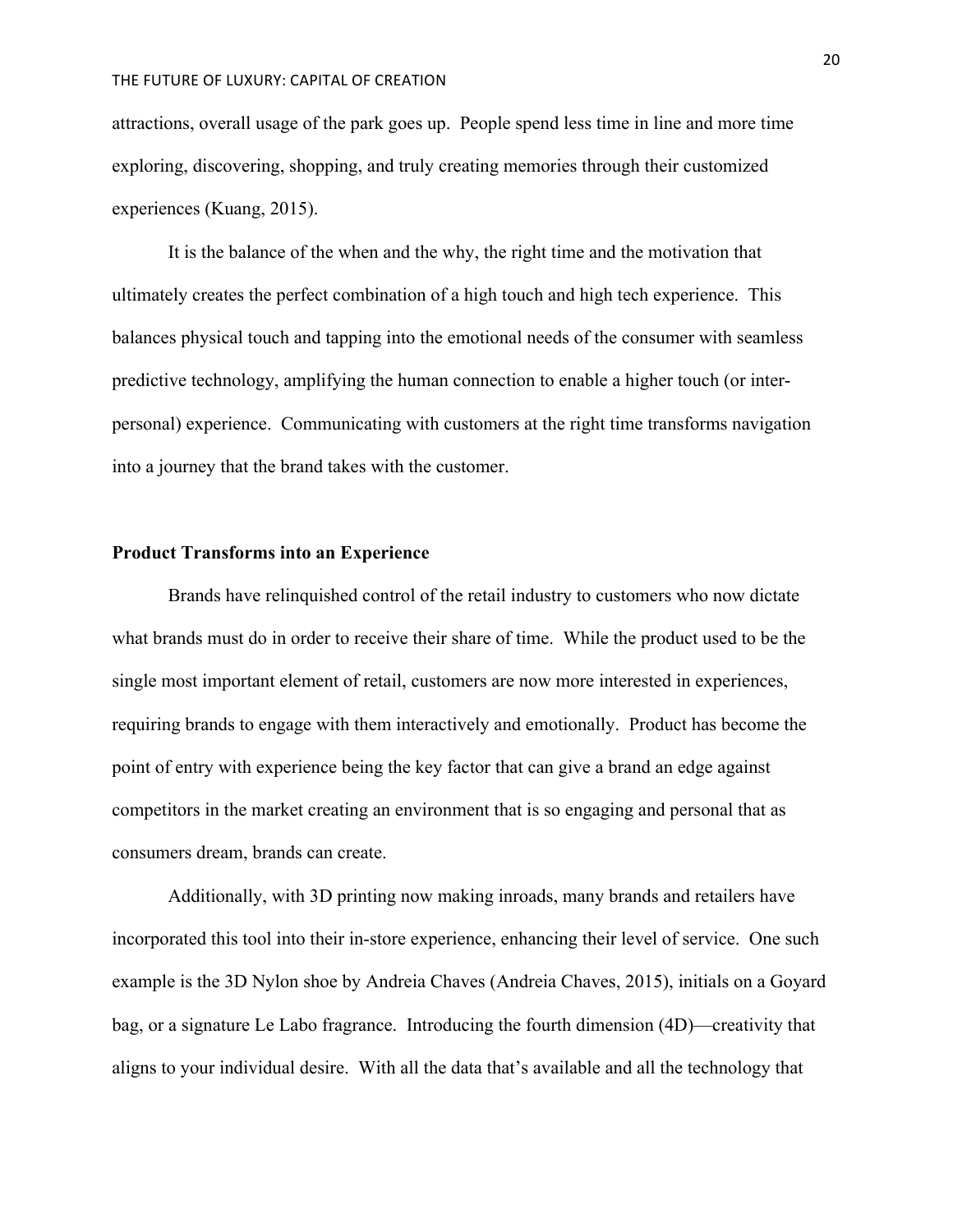retailers and brands have at their fingertips we can envision a world where a desired fashion garment could be printed immediately in a customer's body shape, fitted to exactly to their size. Or the garment could be printed and then the colors varied to be tied to the customer's liking. Curation and creativity will have no limit under the fourth dimension, as we foresee a world where a customer's preference is the fourth dimension, transforming the 3D of luxury into a 4D model.

A study by Thomas Gilovich, professor of psychology at Cornell University, proves that experiences rather than tangible objects evoke greater happiness."Your experiences really are part of you. We are the sum total of our experiences. We consume experiences directly with other people. And after they're gone, they're part of the stories that we tell to one another" (Cassano, 2015). Gilovich's theory has been recognized by brands that are looking to create memorable experiences in their retail environment. Bite Lip Lab opened a store offering customers the chance to personalize their lip color from shade to texture to finish, empowering the customer to go behind the scene and play a role in the creation of their own end look (Piercy, 2013). Similarly, Selfridges in the U.K. partnered with The Future Laboratory to create a Fragrance Lab where the customer was taken on a journey through a series of stages, selecting objects that resonated with them, personality questions, and sensory experiences, all to create their ideal fragrance, which was given as a gift at the end (JWTIntelligence, 2015).

Fifteen years from today, brands and retailers will be able to reach high-value customers with propositions that are curated especially for them. Fall Fashion 2030 will be available to all, democratized, but there will be one shirt created for Mary, in her size, in the color that she prefers and available on the day that she wants to wear it. We predict that luxury retailing will shift to anticipated and predicted personalization of desires and preferences. There will come a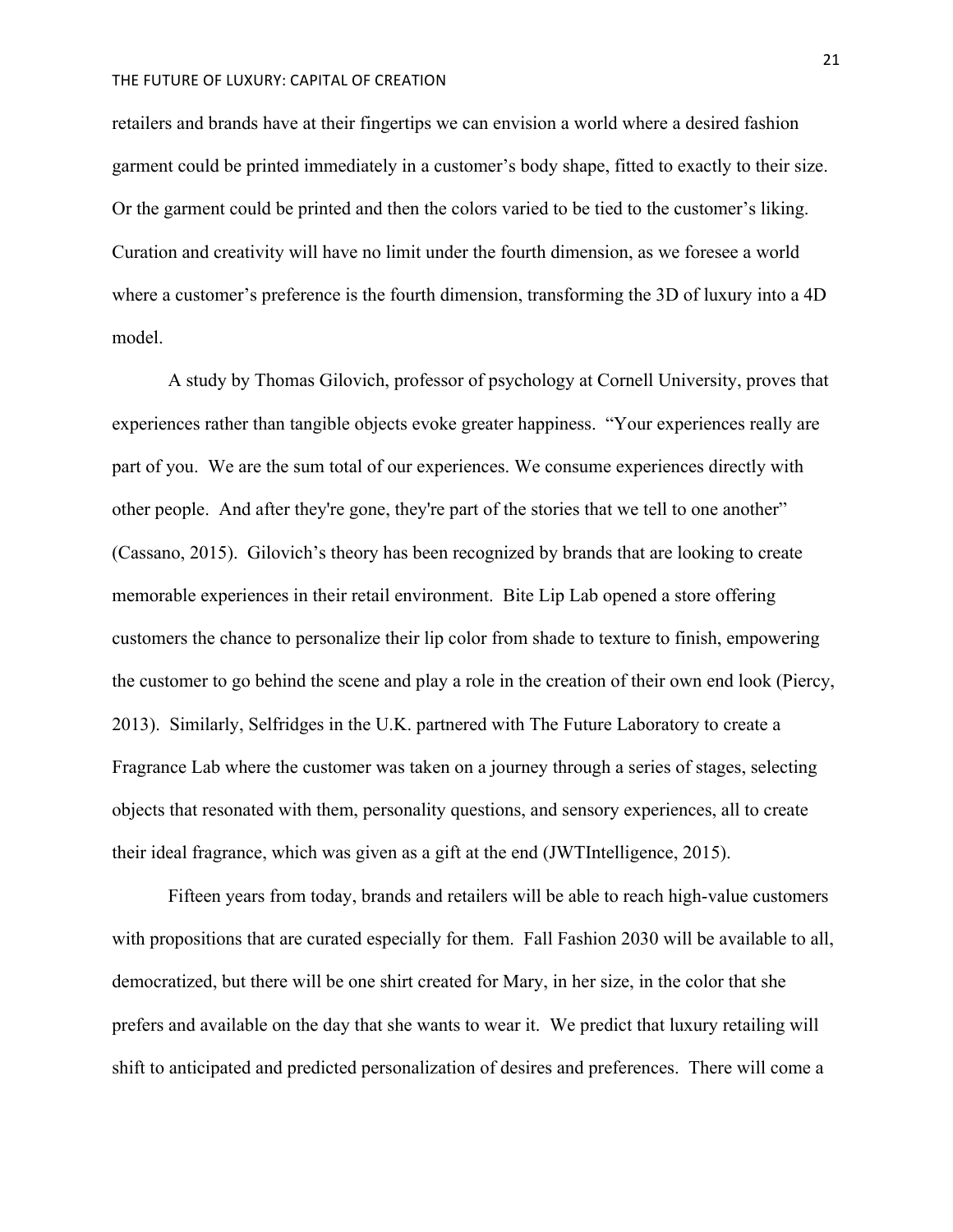time that as a customer dreams of a product, brands will be able to create and curate it for her. The future flagship, therefore, must transform into the Capital of Creation.

This Capital of Creation fosters transparency, as we see with the Mast Brothers chocolate Shop, letting customers purchase and explore their chocolate selection while displaying the creation process in the back and talking consumers through the recipe and cooking steps (MAST BROTHERS, 2015). Similarly, at the opening of the Burberry L.A. store, the brand allowed consumers to watch the latest fashion creations walk down the runway in a debut of the collection and retire the pieces if they chose to purchase them (Heppe, 2015). Much like an open-kitchen style restaurant we must allow the customer to ultimately witness "the making of" first hand and become a part of the creation process.

Transparency is an emerging value marked by increased customer interest in understanding where products come from and how they are made. The BCG FIT Global Luxury Customer Survey finds that 60% of customers cite authenticity as a driver of interest in provenance (BCG/ FIT, 2015). With the customer's increased desire for transparency, retailers can showcase the craftsmanship of their brand. Fine craftsmanship has long been considered the hallmark of a luxury product. Hermes defines luxury as "that which can be repaired" (The Economist, 2014). Hermes manufacturers only 70,000 Birkin bags per year; the number is limited, in part, due to the two years it takes to train the craftsmen who make the bags (The Economist, 2014). LVMH's Journées Particulières is a program that allowed the public a rare glimpse into the detailed craftsmanship and creativity of some of their most exclusive brands, including Bulgari, Fendi, and Pucci. Offering tours of the workshops, ateliers and factories, the two-day event, attracted more than 100,000 visitors. (Donaldson, 2013).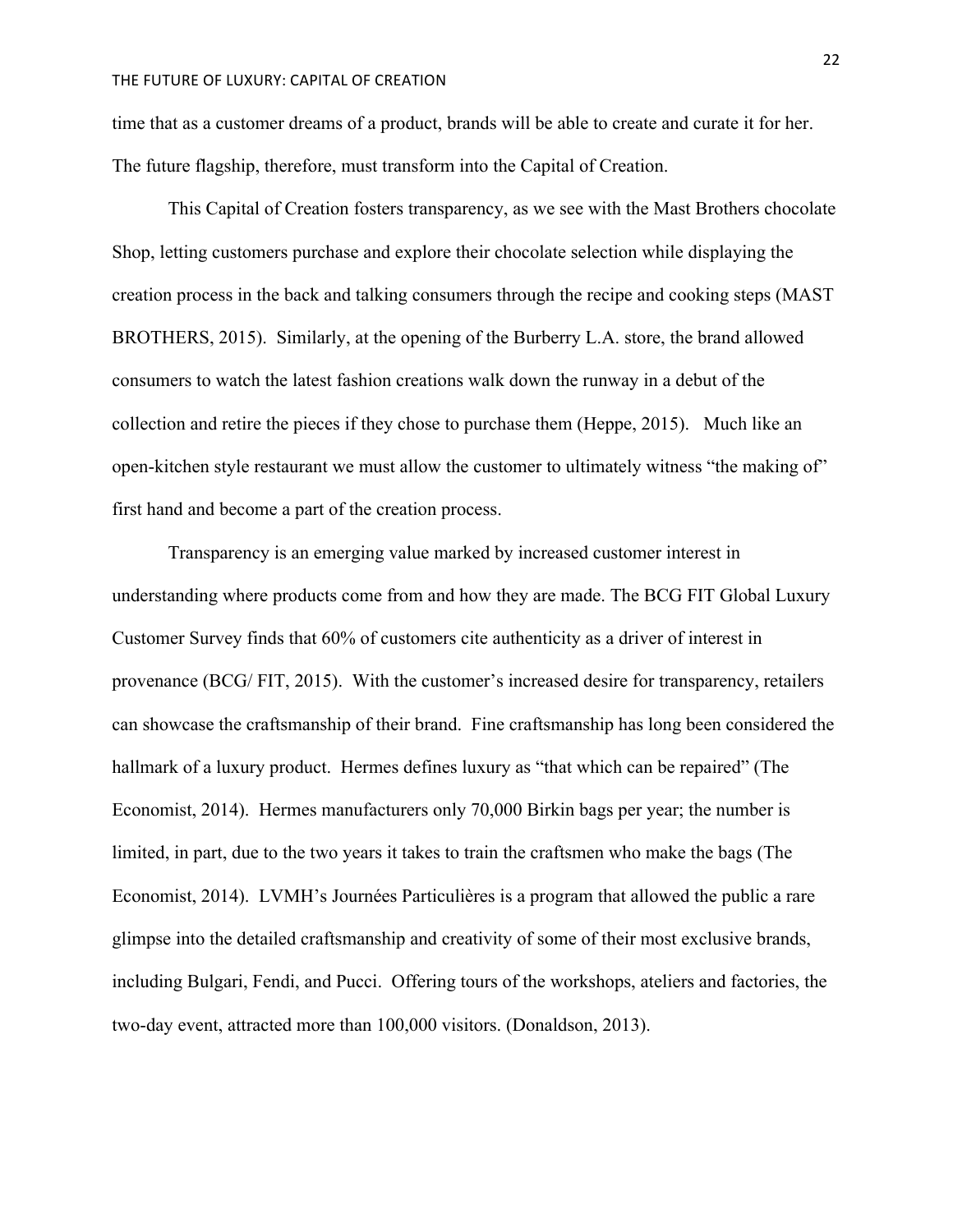Julep takes a slightly different approach, partnering with a consumer group that they call Mavens to test and review new products prior to launch. This brand has found that this consumer involvement has increased sell-through potential when launching to the mass market— 90% of what Julep manufactures is sold out in the first month (WGSN, 2015). Sharing a new story with the consumer and taking her on a unique journey each time she enters a store is the recipe for success. As the customer engages in product creation, product truly becomes an experience—an Experiential Product.

# **Conclusion**

As stated, the global luxury flagship is at a crossroads and faced with significant challenges. Our new retail framework envisions that the global luxury flagship will remain the heart of the brand and it will evolve to become the Capital of Creation. Through the four retail pillars—Discovery, Relationships, Journey, and Experience, brands will be able to unlock the ultimate in-store experience driving loyalty and creating a lifetime value to the consumer.

The new Capital of Creation exemplifies transparent story-telling and a celebration of the craftsmanship and creative process of luxury. We predict the future global flagship becomes a place where the customer can create their story in the context of your brand. She is able to write another chapter in the story of her personal brand that she will want to share with others. In addition to housing a museum, which looks to history, the future flagship looks forward, telling a story that blends the heritage of the brand with the customer's narrative, elevating their personal brand. Story-telling captures the customer's share of time, making her eager to come to the flagship, tell her story, and share with her network.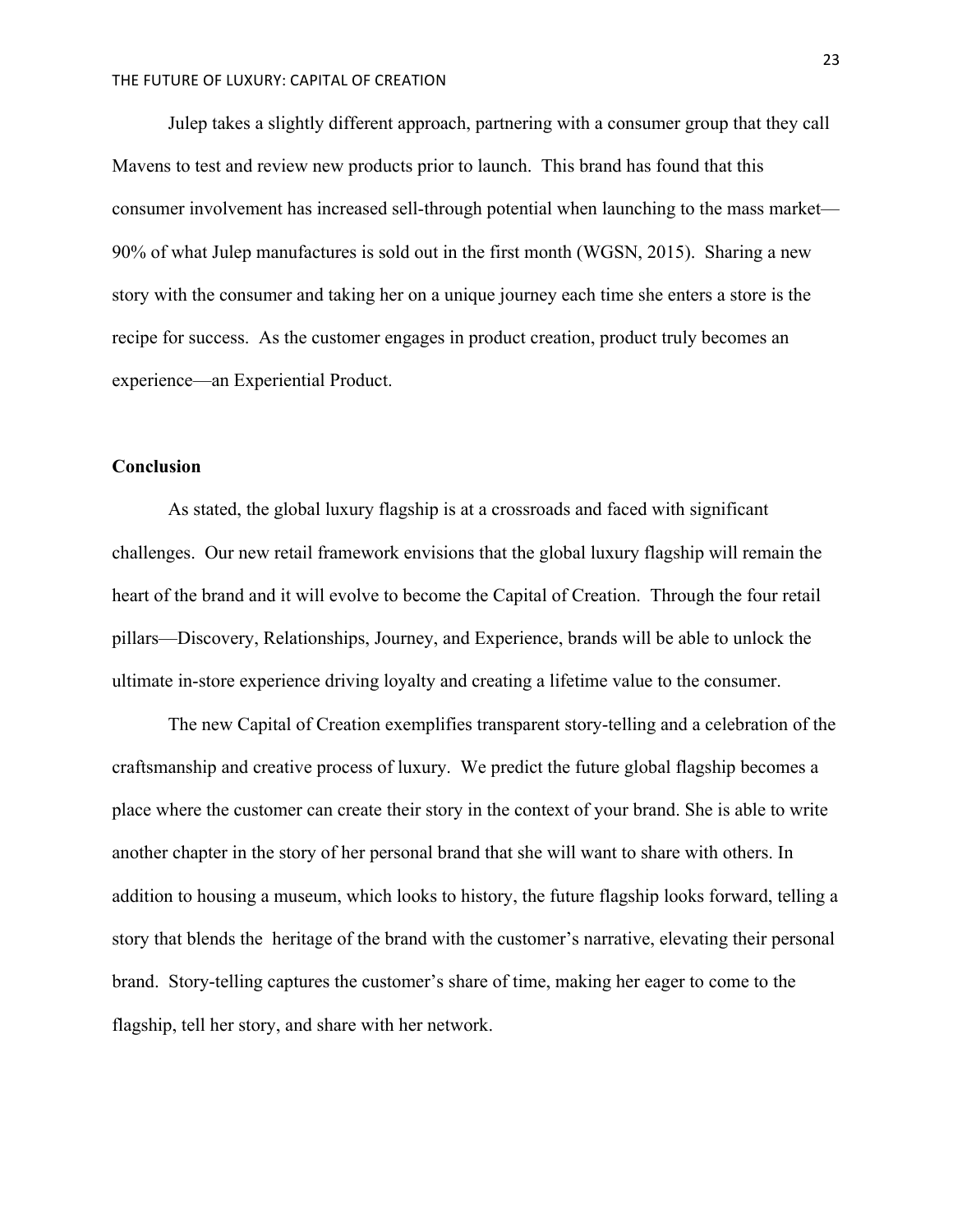The brick-and-mortar of the future will need to not only offer products but also move the hearts and minds of consumers to bring the experience to the forefront of what will eventually drive loyalty. It is this loyalty that will translate into repeat visits ensuring productivity by improving time spent in store. We envision an environment that she craves spending time in, exploring, and wanting to come back to for more, allowing brands to capture her share of time.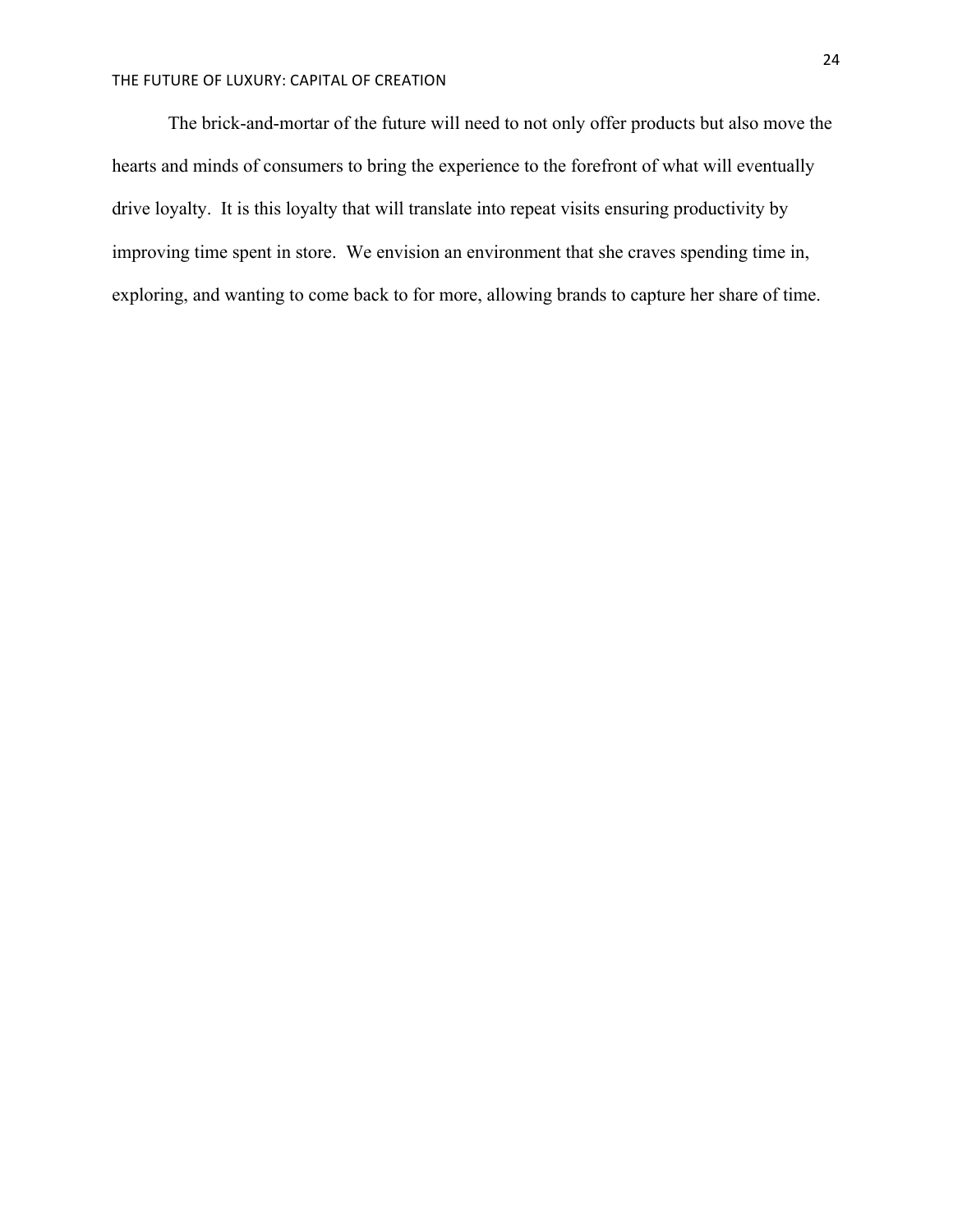# **References**

- (n.d.). Retrieved from http://adage.com/article/agency-viewpoint/marketing-hot-pay good/293537/
- Adler, E. (2014, June 1). *Bricks-And-Mortar Retailers Have One Big Advantage Over E-Commerce Companies.* Retrieved from www.businessinsider.com: http://www.businessinsider.com/bricksandmortarretailershaveonebigadvantageoverecom mercecompanies20147
- Andreia Chaves. (2015, April 27). *Invisible Shoe*. Retrieved from http://andreiachaves.com/: http://andreiachaves.com/AndreiaChaves/index.php/collection/invisibleseries
- Banjo, S., & Fitzgerald, D. (2014, January 16). *Stores Confront New World of Reduced Shopper Traffic*. Retrieved May 10, 2015, from Wall Street Journal: http://www.wsj.com/articles/SB10001424052702304419104579325100372435802
- BCG/ FIT. (2015). *BCG/ FIT Global Luxury Customer Survey.* BCG/ FIT.
- Boston Consulting Group. (2014). *What is Luxury?* New York: Boston Consulting Group.
- Brooks, R. (2013, October 18). *NYC Outpost offers and arts and culture education along with clothing.* Retrieved from www.psfk.com: http://www.psfk.com/2013/10/club-monacocoffee-shop.html
- Carr, T. (2013, May 2). *BCG: Four trends driving the new age of luxury.* Retrieved from www.luxurydaily.com: http://www.luxurydaily.com/bcg-four-trends-to-drive-retargetingof-luxury-consumers/
- Cassano, J. (2015, March 30). *The Science of Why You Should Spend Your Money on Experiences, Not Things.* Retrieved from http://www.fastcoexist.com/: http://www.fastcoexist.com/3043858/world-changing-ideas/the-science-of-why-youshould-spend-your-money-on-experiences-not-thing
- Clark, N. (2014, December 2). *The New Luxury Buyer: Younger, Rciher and Well- Wired.* Retrieved from www.nytimes.com: (http://www.nytimes.com/2014/12/02/fashion/thenew-luxury-buyer-younger-richer-and-well-
- Dauriz, L., & Tochtermann, T. (2013). *Luxury Lifestyle: Beyond the Buzzwords.* McKinsey & Company.
- Demont, H. (2015, March 18). Deputy General Manager, Hearst Magazine. (F. C. 2015, Interviewer)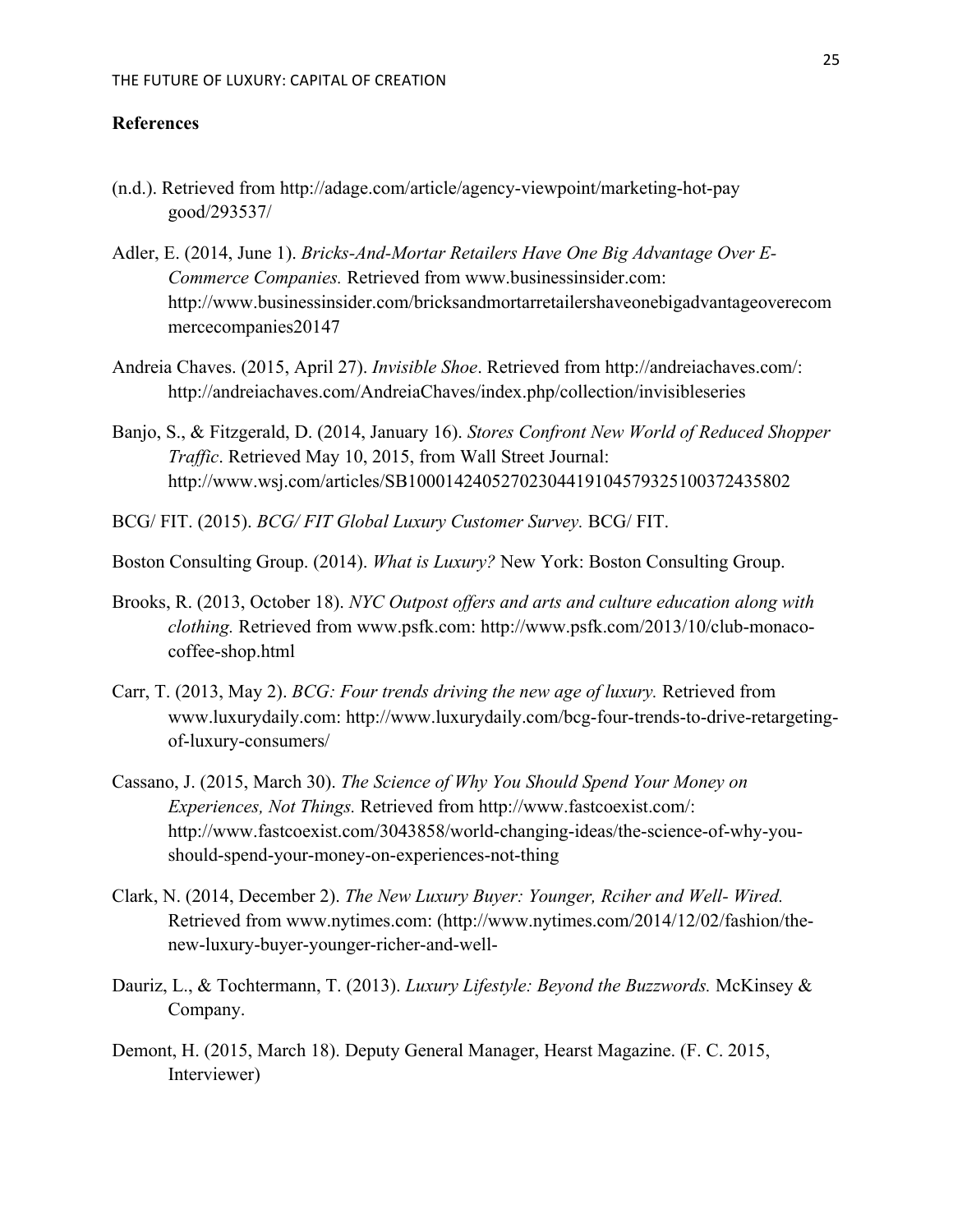- Dockterman, E. (2014, August 21). *You Can Sleep in Ikea for a Night Thanks to Airbnb.* Retrieved from www.time.com: http://time.com/3156287/you-can-sleep-in-ikea-for-anight-thanks-to-airbnb/
- Donaldson, A. (2013, June 13). *Inside LVMH's most famous brands with Journées Particulières.* Retrieved May 28, 2015, from fashion.telegraph.co.uk: http://fashion.telegraph.co.uk/article/TMG10115520/Inside-LVMHs-most-famousbrands-with-Journees-Particulieres.html
- Dykstra, J. A. (2012, July 13). *WHY MILLENNIALS DON'T WANT TO BUY STUFF.* Retrieved from www.fastcompany.com: http://www.fastcompany.com/1842581/why-millennialsdont-want-buy-stuff
- emarketer.com. (2014, December 11). *2 Billion Consumers Worldwide to Get Smart (phones) by 2016*. Retrieved May 10, 2015, from www.emarketer.com: http://www.emarketer.com/Article/2-Billion-Consumers-Worldwide-Smartphones-by-2016/1011694
- Eventbrite. (2015). *Millenials Fueling the Experience Economy.* Retrieved from eventbrite: http://eventbrites3.s3.amazonaws.com/marketing/Millennials\_Research/Gen\_PR\_Final.pdf
- Fabry, S. (2011, April 11). *Women Dominate The Global Market Place; Here Are 5 Keys To Reaching Them.* Retrieved from http://www.fastcodesign.com/: http://www.fastcodesign.com/1663594/women-dominate-the-global-market-place-hereare-5-keys-to-reaching-them
- Faw, L. (2012, October 10). *Meet The Millennial 1%: Young, Rich, And Redefining Luxury.* Retrieved from http://www.forbes.com/: http://www.forbes.com/sites/larissafaw/2012/10/02/meet-the-millennial-1-young-richand-redefining-luxury/
- Friedson, J. (2015, April 14). Allure Magazine. (F. C. 2015, Interviewer)
- Geddes, I. (2011). *The changing face of retail. The store of the future: the new role of the store in a multichannel environment.* London: Deloitte.
- Goldman Sachs. (2015). *Millennials Coming of Age.* Retrieved from http://www.goldmansachs.com/: http://www.goldmansachs.com/ourthinking/outlook/millennials/index.html?cid=PS\_01\_18\_07\_00\_00\_15\_01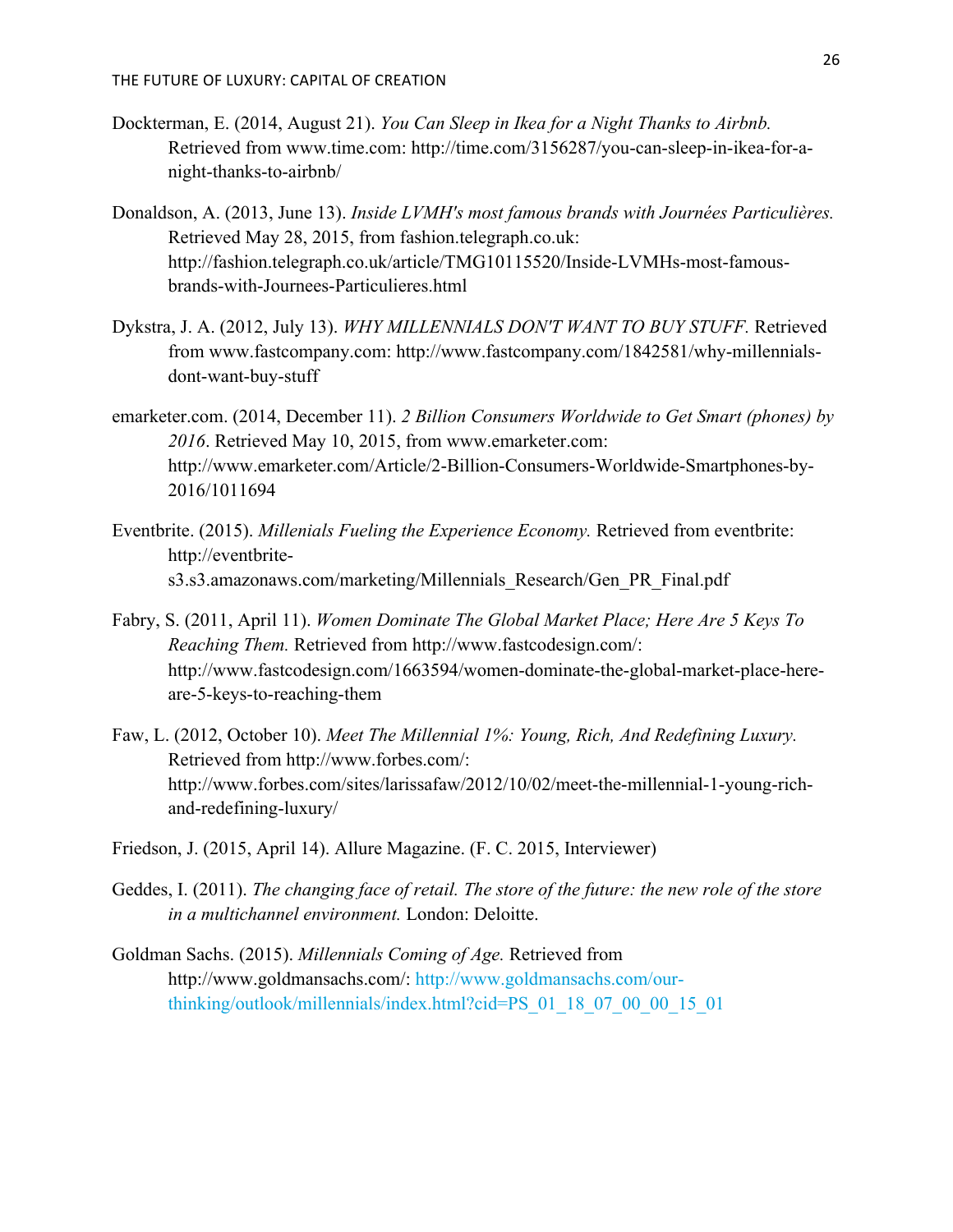Hamilton, C. (2015, April 14). President, L'oreal LUXE Division. (F. C. 2015, Interviewer)

- Han, L. (2012, May 30). *Gen X: The New Luxury Buyers And How To Reach Them.* Retrieved from www.mediapost.com: http://www.mediapost.com/publications/article/175754/genx-the-new-luxury-buyers-and-how-to-reach-them.html
- Harris, E. (2014, March 14). *A Store With Media in Mind.* Retrieved from www.nytimes.com: http://www.nytimes.com/2014/03/15/business/a-store-with-media-in-mind.html? r=0
- Harris, J. (2015, March 13). *How to Win Your Battle for Content Marketing Buy-in [50+ Stats]*. Retrieved from Content Marketing Institute: http://contentmarketinginstitute.com/2015/03/buy-in-conversation-content-marketing/
- Heppe, J. (2015, April 21). Burberry, President, North America. (F. C. 2015, Interviewer)
- International Council of Shopping Centers. (2015). *ICSC Press*. Retrieved May 10, 2015, from www.icsc.org: http://www.icsc.org/uploads/press/WSJ\_AD.pdf
- JWTIntelligence. (2015). *The Future 100: Trends and Change to Watch in 2015.* New York: JWTIntelligence.
- Kaplan, D. (2014, June 13). *Luxury shoppers, homegrownand from afar, push Houston's high end retail ever higher.* Retrieved from www.houstonchronicle.com: http://www.houstonchronicle.com/business/retail/article/Luxuryshoppershomegrownandf romafarpush5551422.
- King, J. (2015, February 23). *Real-time retail will revolutionize shopping as we know it: report.* Retrieved May 23, 2015, from Luxury Daily: http://www.luxurydaily.com/real-timeretail-will-revolutionize-retailing-as-we-know-it-report/
- Kleinberg, A. (2014, June 6). *Brands from KFC to Gucci are Jumping on the Cause Marketing Bandwagon.* Retrieved from adage.com: http://adage.com/article/agencyviewpoint/marketing-hot-pay-good/293537/
- Klosowski, T. (2013, April 18). *How Stores Manipulate Your Senses So You Spend More Money*. Retrieved May 10, 2015, from Lifehacker: (http://lifehacker.com/how-stores-manipulateyour-senses-so-you-spend-more-mon-475987594)
- Kuang, C. (2015, March 15). *Disney's \$1 Billion Bet on a Magical Wristband*. Retrieved May 13, 2015, from www.wired.com: http://www.wired.com/2015/03/disney-magicband/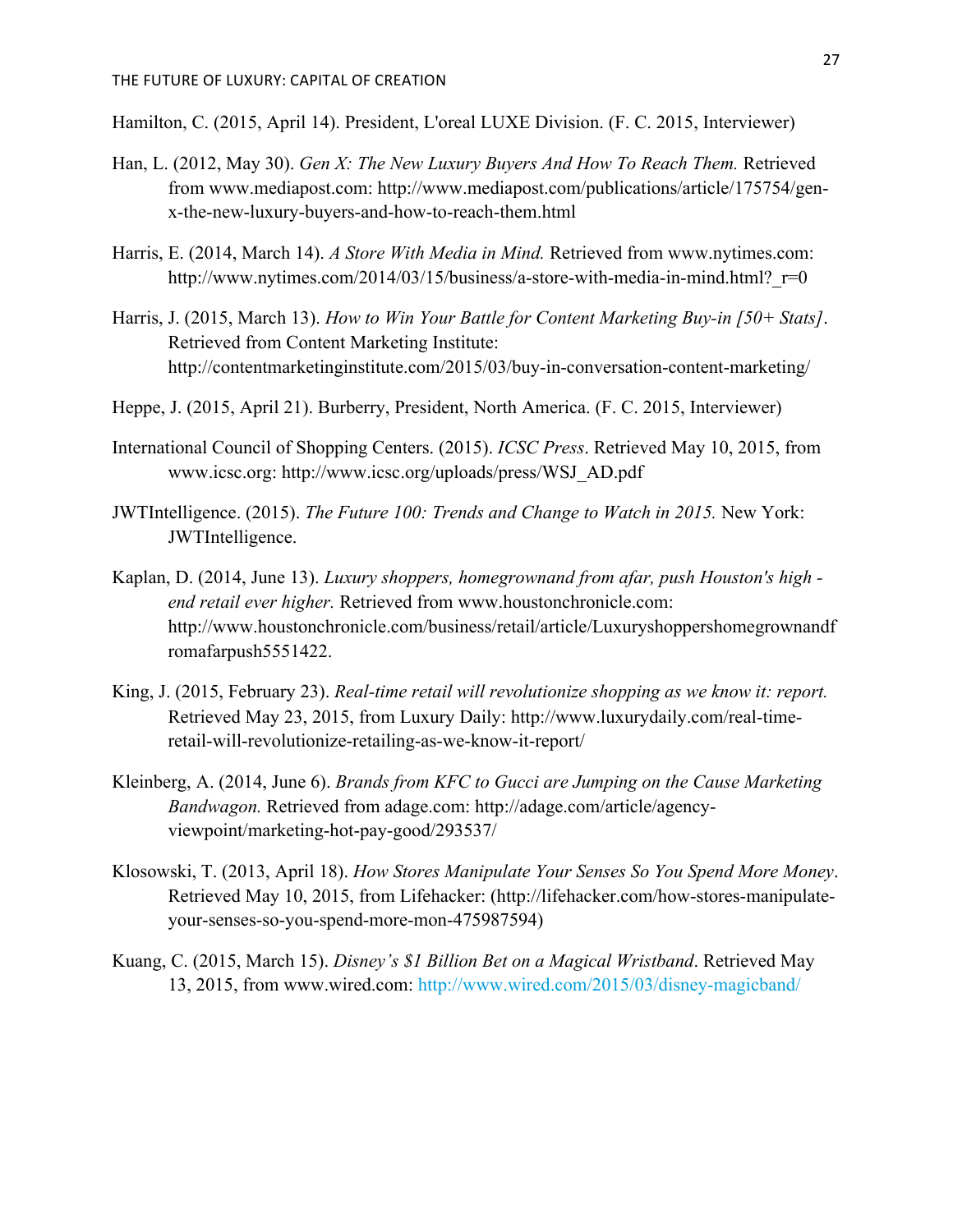- L2. (2015, March 3). (F. C. 2015, Interviewer)
- Lesonsky, R. (2014, September 15). *Gen X: How to Market to the Forgotten Generation.* Retrieved from www.american express.com: https://www.americanexpress.com/us/smallbusiness/openforum/articles/gen-x-how-to-market-to-the-forgotten-generation/
- Liddell, D. (2014, March 7). *3 Reasons Why Co-Making Is The Future of Branding.* Retrieved from www.fastcodesign.com: http://www.fastcodesign.com/3027047/3-reasons-why-comaking-is-the-future-of-branding
- Liebman, W. (2015, February 17). CEO & Chief Shooper, WSL. (F. C. 2015, Interviewer)
- Link Labs. (2015, February 20). *http://www.link-labs.com/.* Retrieved from 13 Mind Boggling Internet of Things Statistics: http://www.link-labs.com/internet-of-things-statistics/
- MAST BROTHERS. (2015, May 28). *MAST BROTHERS ABOUT*. Retrieved May 28, 2015, from mastbrothers.com: http://mastbrothers.com/pages/about
- McDonald, C. (2015, May 21). President of Brand Development, Bath & Body Works. (A. Bopp, & H. DeBoer, Interviewers)
- Nelson, E. M. (2012, August 2). *Millenials Want to Party With Your Brand But On Their Own Terms.* Retrieved from adage.com: http://adage.com/article/digitalnext/millennials-partybrand-terms/236444/
- Piercy, C. (2013, November 7). *Crafting a Custom Lipstick at Bite Beauty's SoHo Lip Lab.* Retrieved from www.vogue.com: http://www.vogue.com/867053/crafting-a-customlipstick-at-bite-beautys-soho-lip-lab/
- PwC US. (2015, April 14). *PwC US Finds Robust Consumer Appetite for New Sharing Economy.* Retrieved from http://www.prnewswire.com/: http://www.prnewswire.com/newsreleases/pwc-us-finds-robust-consumer-appetite-for-new-sharing-economy-300065212.html
- Rosenwald, M. (2013, December 15). *Independent bookstores turn a new page on brick-andmortar retailing.* Retrieved from www.washingtonpost.com: http://www.washingtonpost.com/local/independent-bookstores-turn-a-new-page-onbrick-and-mortar-retailing/2013/12/15/2ed615d8-636a-11e3-aa81 e1dab1360323\_story.html
- Sacks, D. (2015, March). Mirror, mirror . *Fast Company* , pp. 40-50.
- Schawbel, D. (2015, January 20). *10 New Findings About The Millennial Consumer.* Retrieved from http://www.forbes.com/: http://www.forbes.com/sites/danschawbel/2015/01/20/10 new-findings-about-the-millennial-consumer/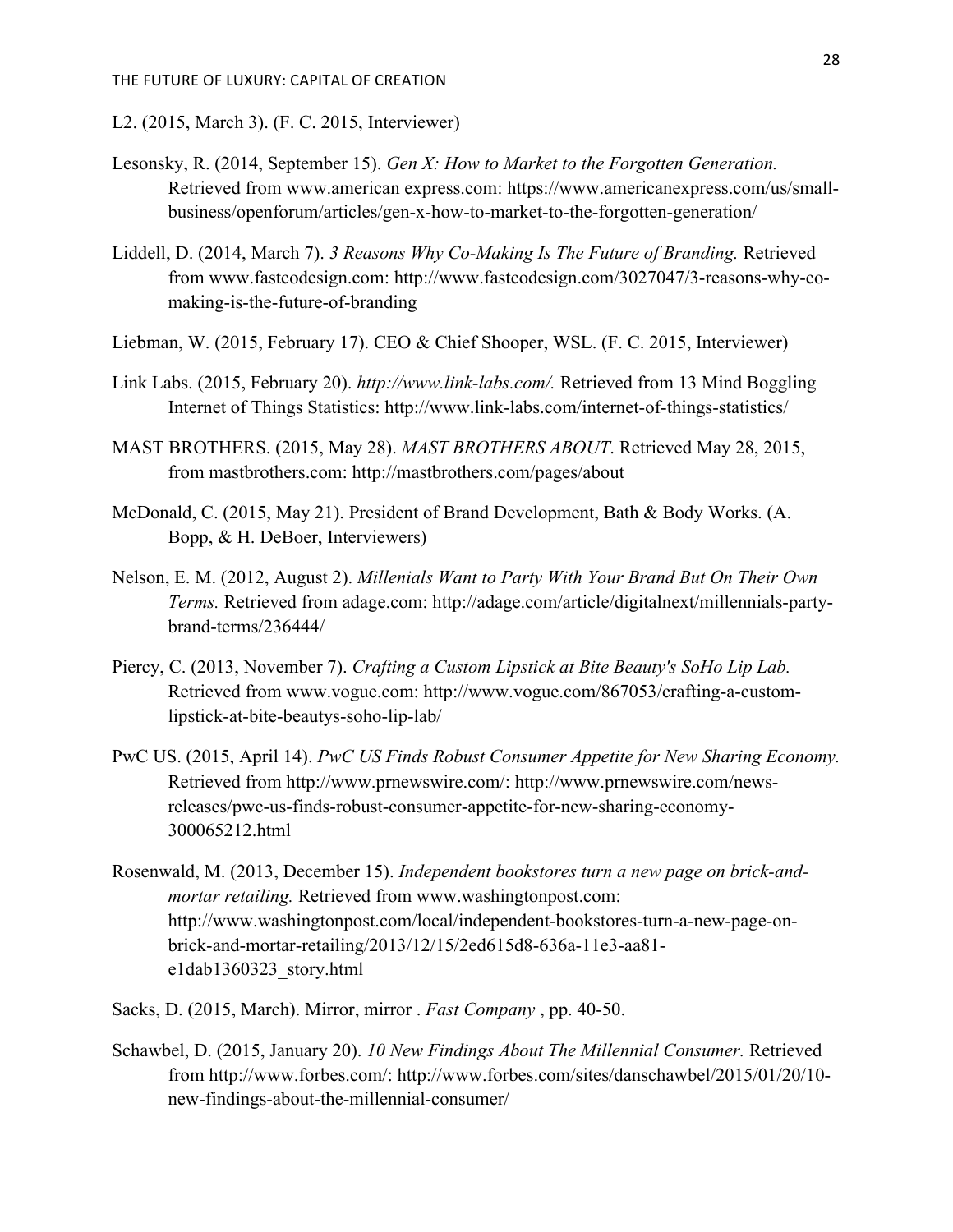- Stephens, D. (2013, April 20). *The Store Is Media and Media Is The Store.* Retrieved from www.retailprophet.com: http://www.retailprophet.com/blog/the-store-is-media-andmedia-is-the-store/
- Stine, J. (2015, April 24). Global Director Retail Sales, Intel. (A. Bopp, Interviewer)
- Sullivan, R. (2014, March 10). *Olivia Kim, Former Opening Ceremony Star Buyer, Launches Pop-In at Nordstrom.* Retrieved from www.vogue.com: http://www.vogue.com/contributor/robert-sullivan/
- Tabuchi, H. (2015, February 6). *Rushing to Cater to America's Rich.* Retrieved from www.nytimes.com: http://www.nytimes.com/2015/02/07/business/makers-of-luxurygoods-shift-focus-to-united-states.html? $r=0$
- Taylor, K. (2014, October 9). *Want to Reach Millennials? This is How They Spend Their Time.* Retrieved May 10, 2015, from Entrepreneur: http://www.entrepreneur.com/article/238294
- The Economist. (2014, December 13). *A rose by many names.* Retrieved May 28, 2015, from The Economist: http://www.economist.com/news/special-report/21635759-why-luxuryso-hard-pin-down-rose-many-names
- The Economist. (2014, December 13). *Beauty and the beasts.* Retrieved May 28, 2015, from The Economist: http://www.economist.com/news/special-report/21635758-think-global-actartisan-beauty-and-beasts
- TRUSTe Blog. (2014, May 29). *Internet of Things Industry Brings Data Explosion, but Growth Could be Impacted by Consumer Privacy Concerns*. Retrieved May 13, 2015, from TRUSTe Blog: http://www.truste.com/blog/2014/05/29/internet-of-things-industrybrings-data-explosion-but-growth-could-be-impacted-by-consumer-privacy-concerns/
- Unity Marketing. (2012). *Wealth Wave: The Millennials & Their Luxury Aspirations.* New York: Unity Marketing.
- Wahba, P. (2014, October 29). *The 10 highest sales- generating malls in the U.S.* Retrieved from www.fortune.com: http://fortune.com/2014/10/29/mallsthatmakethemost/
- Walt Disney World. (2015). *MagicBands.* Retrieved from allears.net: http://allears.net/tp/magicbands.htm
- WGSN. (2015, February 4). *The Future of Retail 2015.* Retrieved May 23, 2015, from Business & Strategy:

https://youngenstitu.files.wordpress.com/2015/02/the\_future\_of\_retail\_2015.pdf